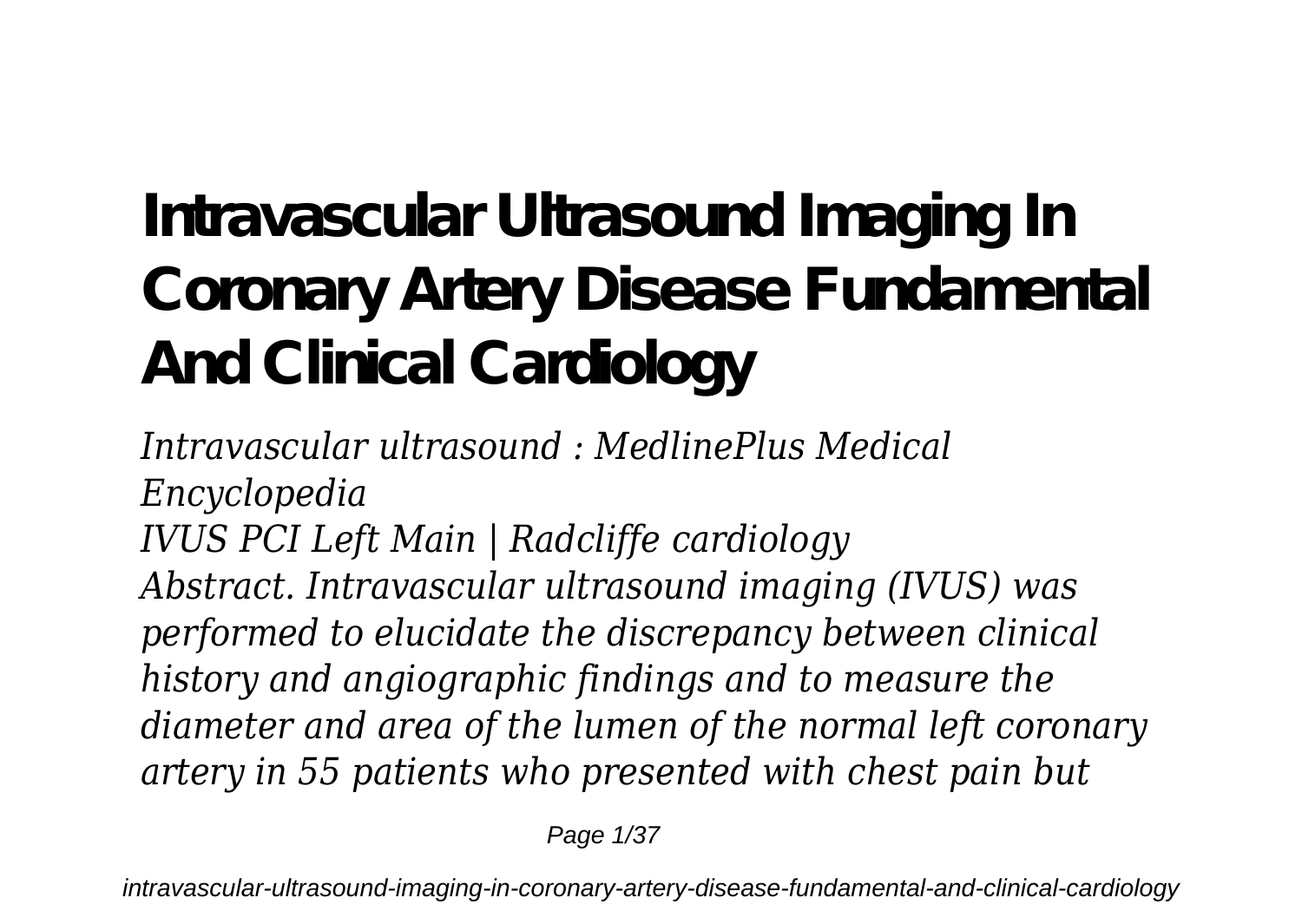*had normal coronary angiograms.*

*Intravascular Ultrasound Imaging In Coronary The role of precise imaging with intravascular ultrasound ...*

*Intravascular Ultrasound Imaging In Coronary Intravascular ultrasound in the coronary anatomy An IVUS image of the ostial left main coronary artery (left). The blue outline delineates the cross-sectional area of the lumen of the artery (A1 in the upper right corner), measuring 6.0 mm 2 .*

### *Intravascular ultrasound - Wikipedia Intravascular ultrasound (IVUS) is an invasive tomographic* Page 2/37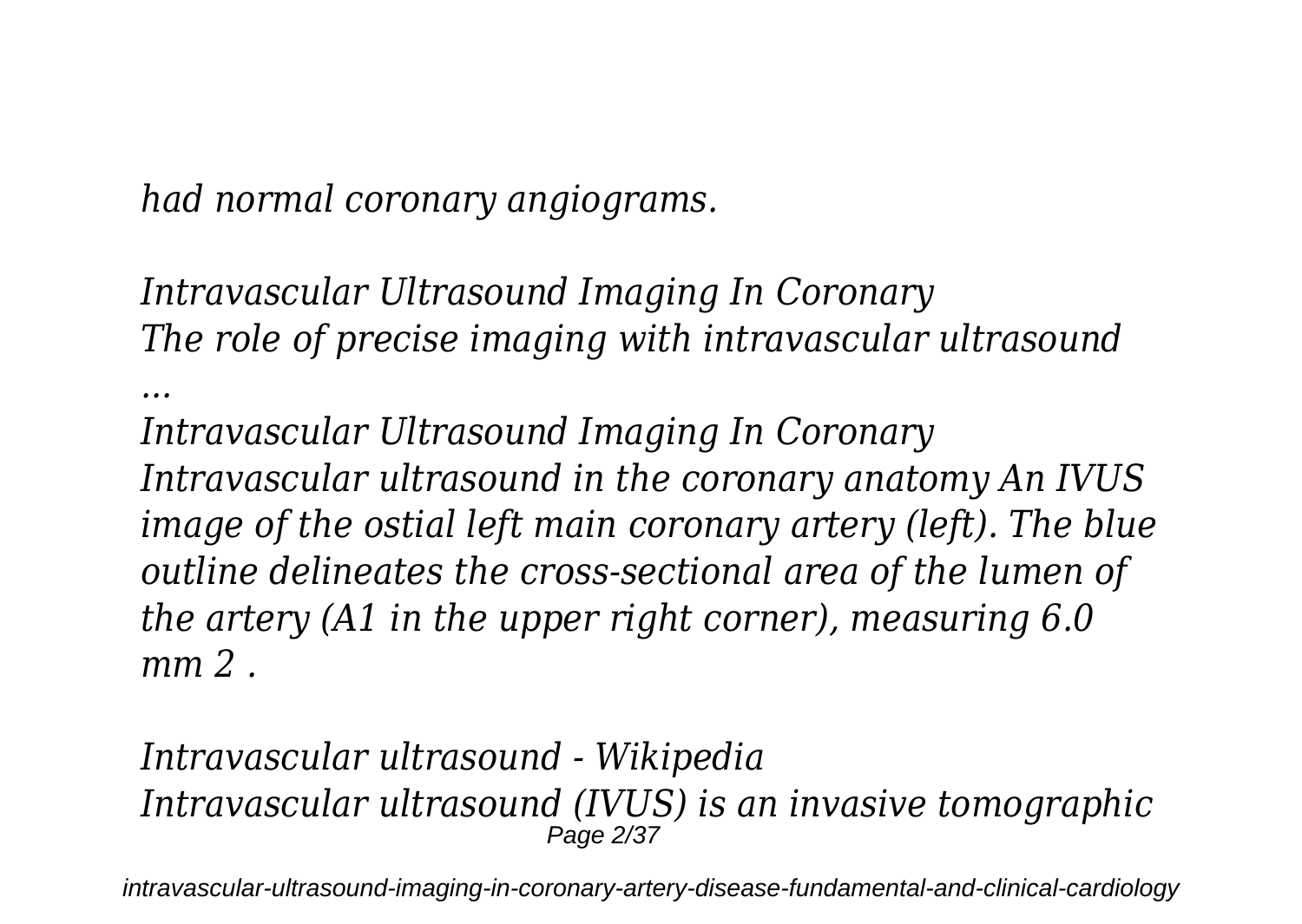*imaging modality, providing images of coronary arteries and other blood vessels. Over the last 20 years IVUS has evolved into an excellent adjunct to coronary angiography. Although coronary angiography continues to be the standard tool to assess the coronary artery lumen,...*

*Coronary intravascular ultrasound: a closer view | Heart Intravascular ultrasound (IVUS) has emerged as an important adjunctive modality to angiography. IVUS offers precise imaging of the vessel size, plaque morphology and the presence of dissections and guides interventional procedures including stent sizing, assessing residual narrowing and stent apposition and expansion.*

Page 3/37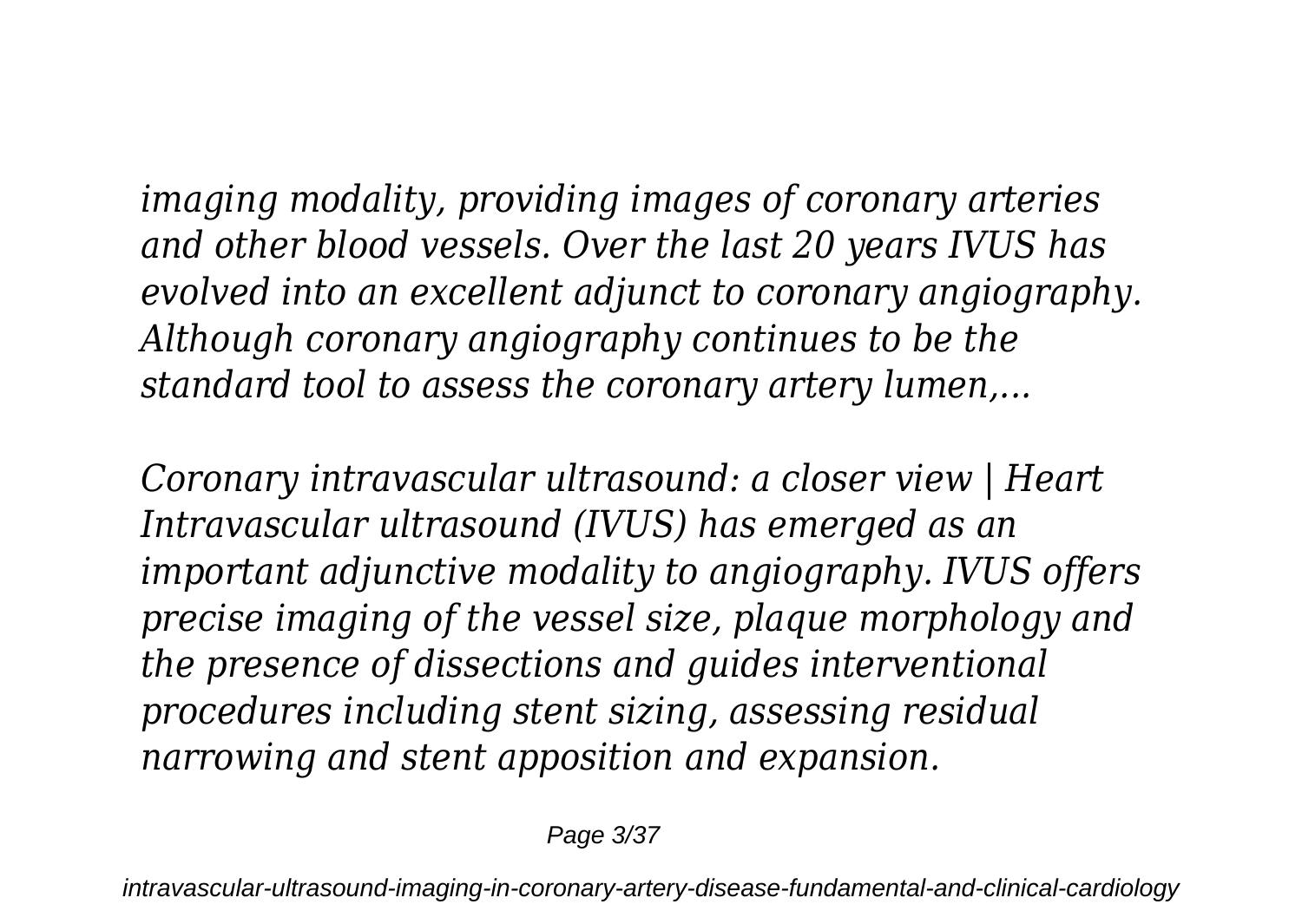*The role of precise imaging with intravascular ultrasound ...*

*With the growing interest in vascular biology and understanding of the metabolically active atherosclerotic plaque, intravascular ultrasound (IVUS) imaging fills a gap in our understanding of coronary disease, as it allows in vivo examination of both the arterial wall and the lumen of the coronary arteries with high resolution.*

*Intravascular Ultrasound Imaging | Thoracic Key Intravascular Ultrasound in Left Main Coronary Artery Percutaneous Coronary Intervention: The Workflow Algorithm. Since IVUS is configured to be a mandatory step of an already complex and potentially risky procedure* Page 4/37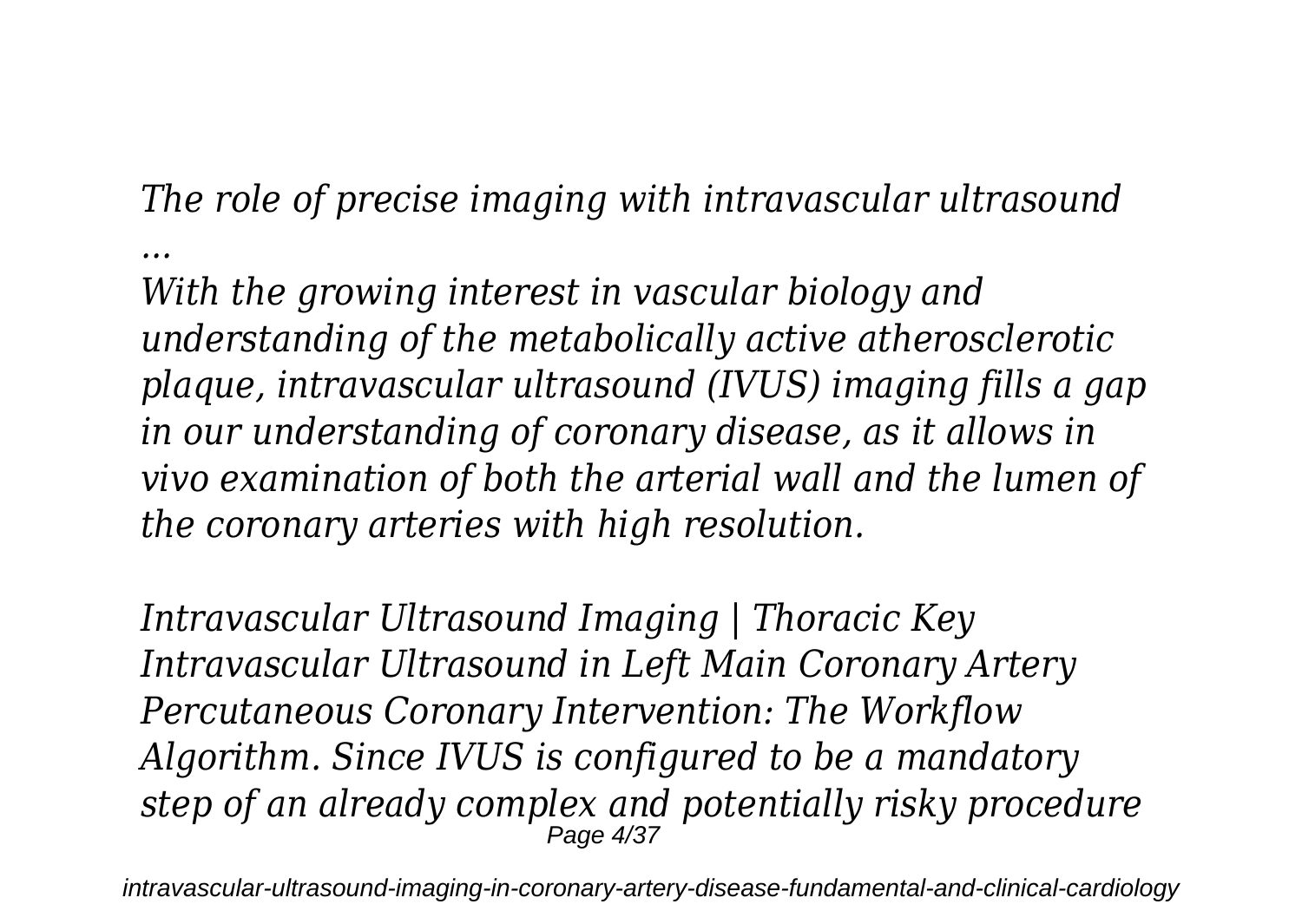*such as LMCA PCI, it is desirable that its application is easy and user-friendly.*

*IVUS PCI Left Main | Radcliffe cardiology The principle of IVUS imaging is based on the ultrasound waves produced by the oscillatory movement of a transducer. 1 Commercially available IVUS systems have transducers mounted on catheters that are compatible with guiding catheters in sizes of 5Fr or larger. These catheters can be inserted into the coronary artery over a 0.014 inch conventional guide wire and imaging can be obtained by manual or motorised pullback.*

#### *Intravascular Ultrasound Intracoronary Imaging | ICR* Page 5/37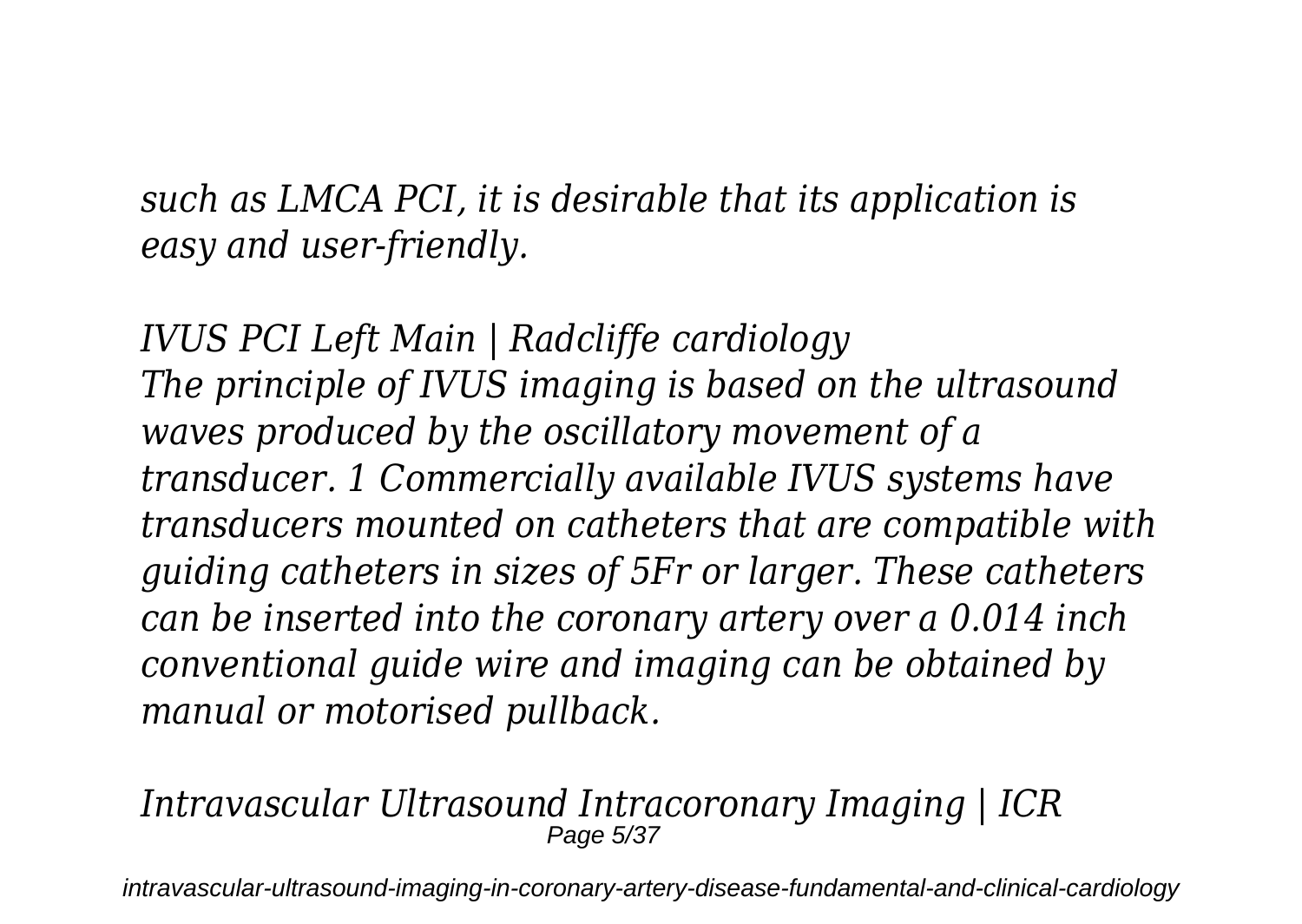### *Journal*

*Abstract. Intravascular ultrasound imaging (IVUS) was performed to elucidate the discrepancy between clinical history and angiographic findings and to measure the diameter and area of the lumen of the normal left coronary artery in 55 patients who presented with chest pain but had normal coronary angiograms.*

*Intravascular ultrasound imaging of angiographically ... Intravascular ultrasound (IVUS) is a catheter-based imaging technology that allows physicians to visualize blood vessels from the inside out. Cross-sectional images help assess presence and extent of disease, plaque geometry and morphology, guide wire position during* Page 6/37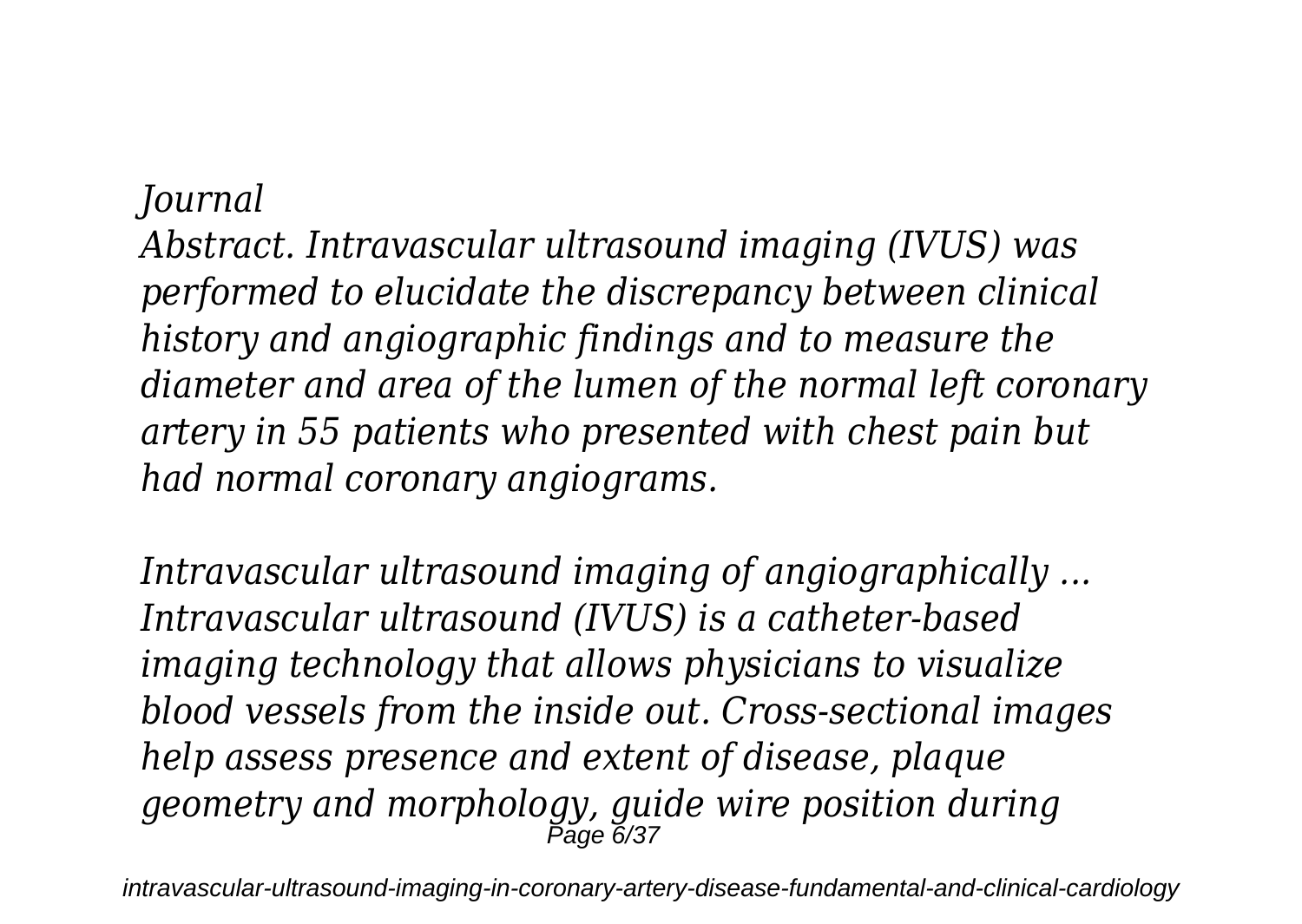*lesion crossing, and stent position post-treatment.*

*Intravascular Ultrasound (IVUS) | Philips Healthcare When you need cardiac care, you want compassionate and state-of-the-art care. At Avista Adventist Hospital we've brought together highly skilled cardiologists and specialists, high-tech cardiac diagnostic and cardiac intervention equipment, innovative heart care programs and dedicated cardiology staff to achieve optimal outcomes for patients suffering from heart attacks and cardiovascular disease.*

*Heart and Vascular Services | Avista Adventist Hospital Intravascular imaging—intravascular ultrasound and more* Page 7/37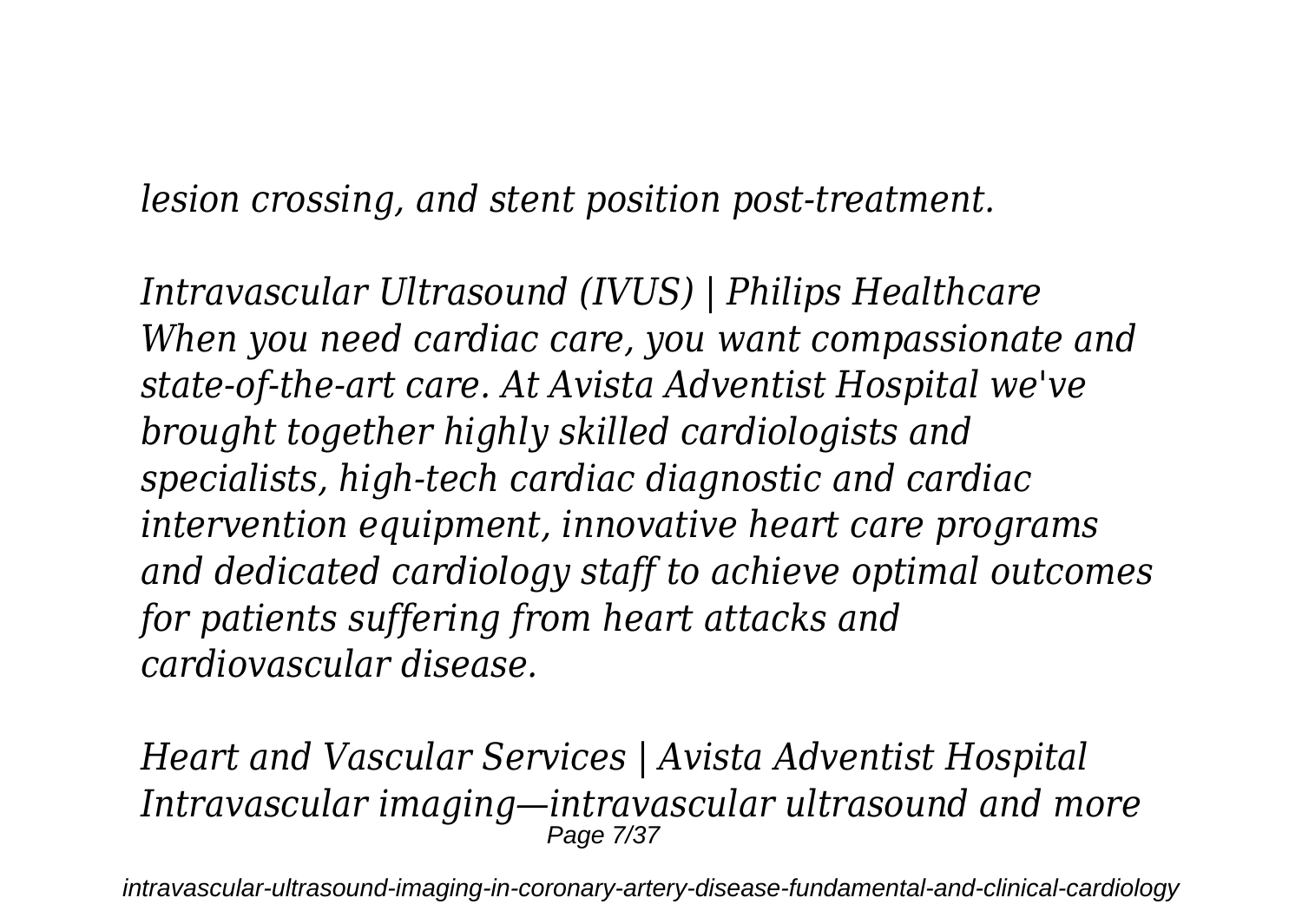*recently optical coherence tomography—provide a tomographical or cross-sectional image of the coronary arteries.*

*Intravascular imaging in coronary artery disease - The Lancet*

*Intravascular Ultrasound (or IVUS) allows us to see a coronary artery from the inside-out. This unique point-ofview picture, generated in real time, yields information that goes beyond what is possible with routine imaging methods, such as coronary angiography, performed in the cath lab, or even non-invasive Multislice CT scans.*

#### *Intravascular Ultrasound (IVUS) - PTCA* Page 8/37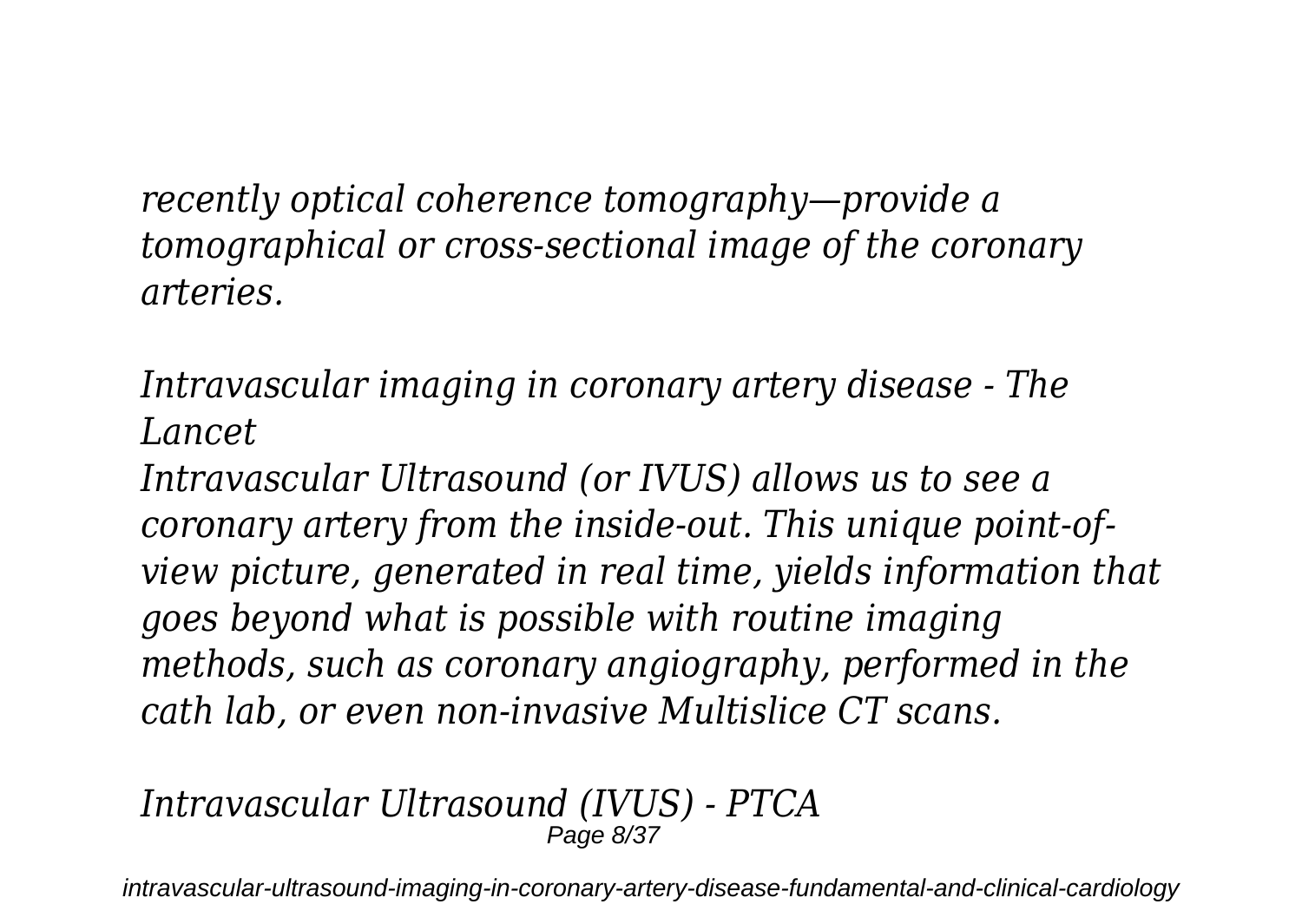*The use of ultrasound to guide minimally invasive surgical procedures such as needle ASPIRATION BIOPSY; DRAINAGE; etc. Its widest application is intravascular ultrasound imaging but it is useful also in urology and intraabdominal conditions.*

*Ultrasonography, Interventional | Colorado PROFILES In the largest prospective study of Intravascular Ultrasound (IVUS) Use to Date 1, here are some significant findings: IVUS use group reported a significant reduction in MI (38%), ST (53%), MACE (35%), and TLR (20%) IVUS use was identified as an independent predictor of lower ST incidence. IVUS changed clinical decision making 74% of the time*

Page  $9/37$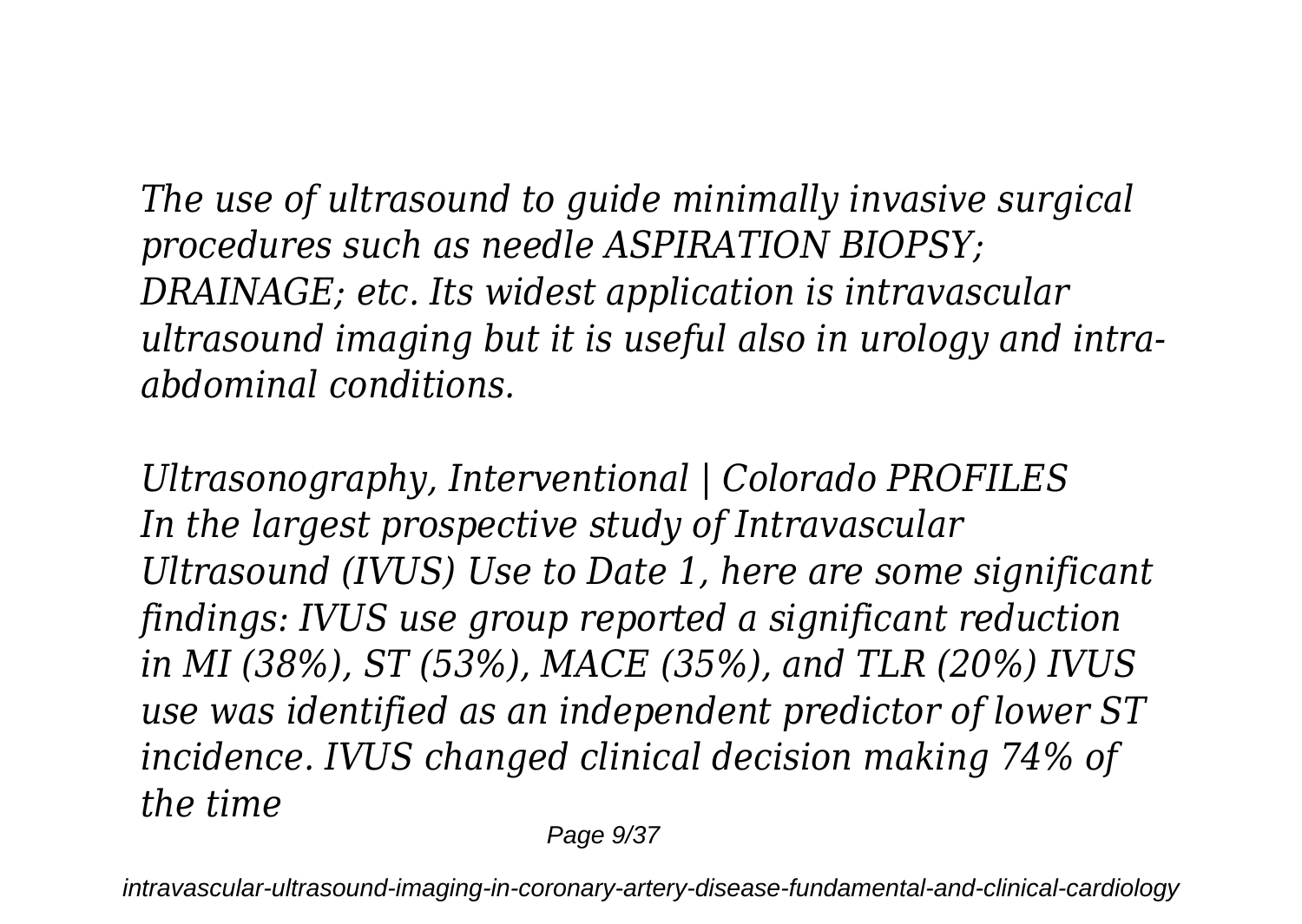*Intravascular Ultrasound (IVUS) - Boston Scientific "Coronary Artery Disease" is a descriptor in the National Library of Medicine's controlled vocabulary thesaurus, MeSH (Medical Subject Headings).Descriptors are arranged in a hierarchical structure, which enables searching at various levels of specificity.*

*Coronary Artery Disease | Colorado PROFILES Intravascular ultrasound Intravascular ultrasound (IVUS) is a diagnostic test. This test uses sound waves to see inside blood vessels. It is useful for evaluating the coronary arteries that supply the heart.*

Page 10/37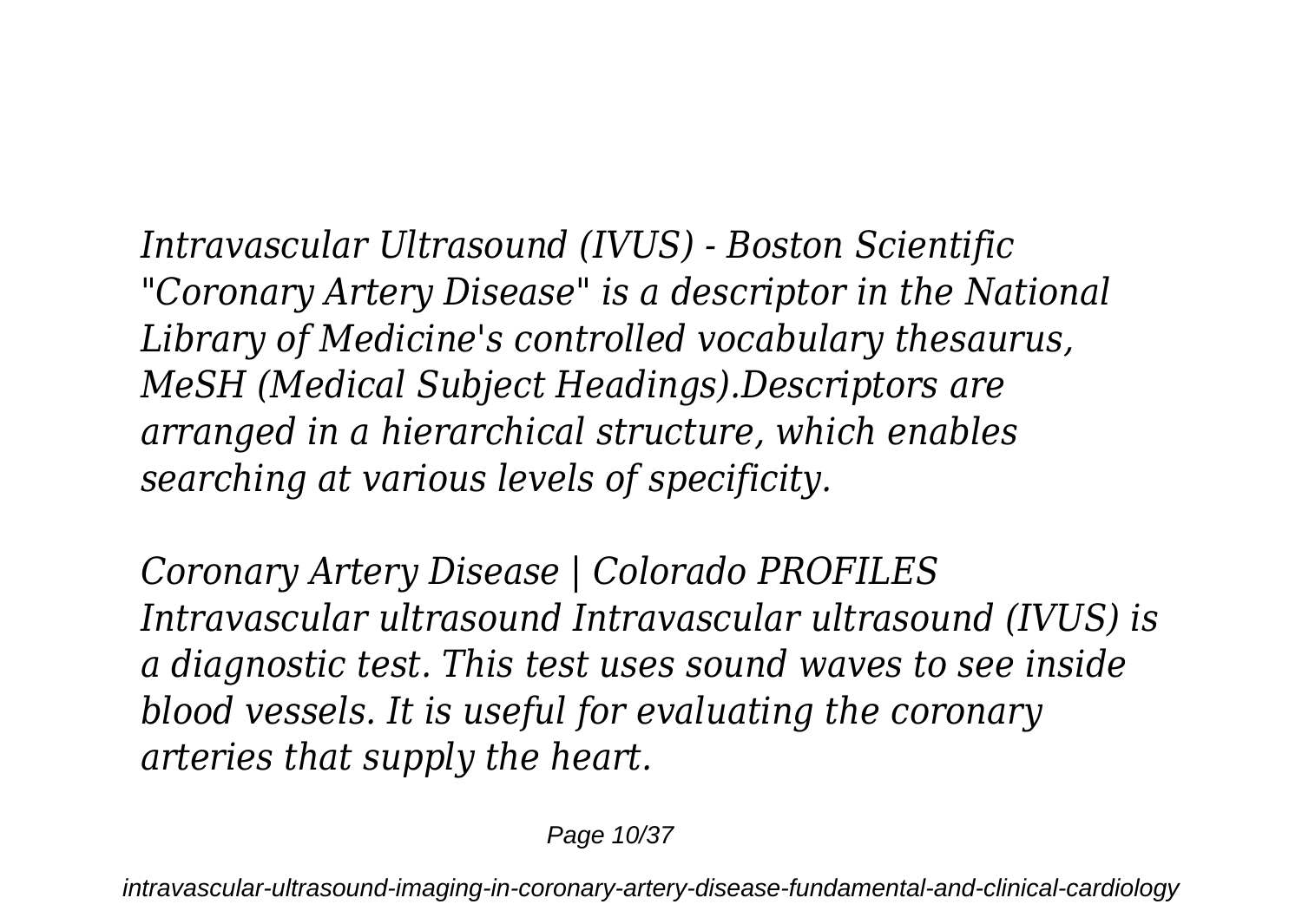*Intravascular ultrasound : MedlinePlus Medical Encyclopedia*

*Near-infrared spectroscopy (NIRS) intravascular ultrasound can be used to image mildly obstructive or nonobstructive coronary arteries with the aim of identifying both nonculprit arteries and patients at high risk for future cardiovascular events and should be considered for patients undergoing cardiac catheterization with possible percutaneous coronary intervention (PCI), according to study results published in The Lancet.*

*Near-Infrared Spectroscopy Intravascular Imaging to ... Intravascular ultrasound (IVUS) uses a transducer or probe to generate sound waves and produce images of blood* Page 11/37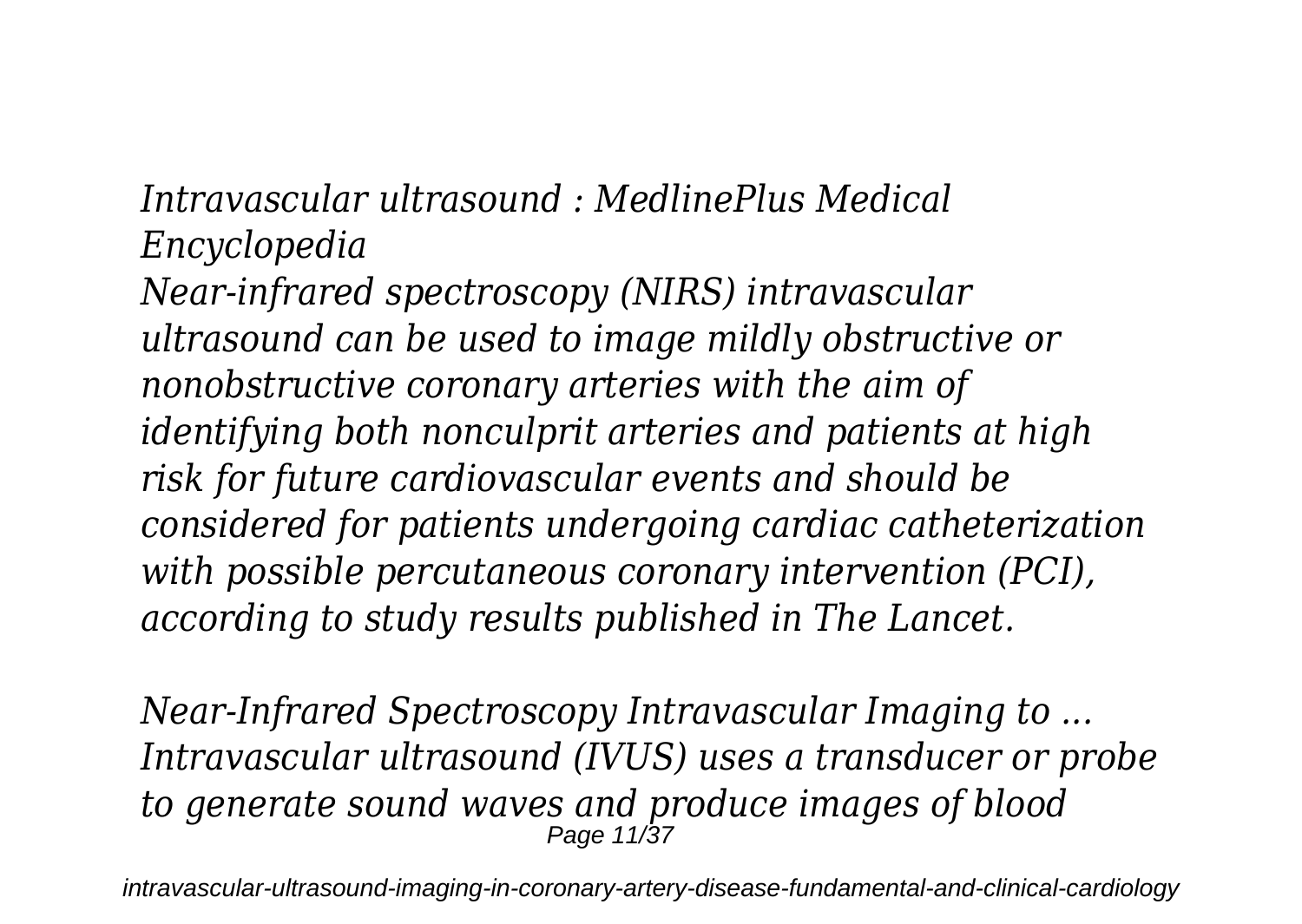*vessels. When used to evaluate the coronary arteries, IVUS can show the entire artery wall and provide important information about the amount and type of plaque buildup, which can help determine if you are at risk for heart attack.*

*Intravascular Ultrasound - RadiologyInfo.org Intravascular ultrasound (IVUS) and intravascular optical coherence tomography (IVOCT) are widely utilized clinical imaging modalities employed for the diagnosis and treatment of coronary artery and peripheral vascular disease.*

*Quantitative intravascular biological fluorescence ... Abstract—Intravascular ultrasound (IVUS) is a valuable* Page 12/37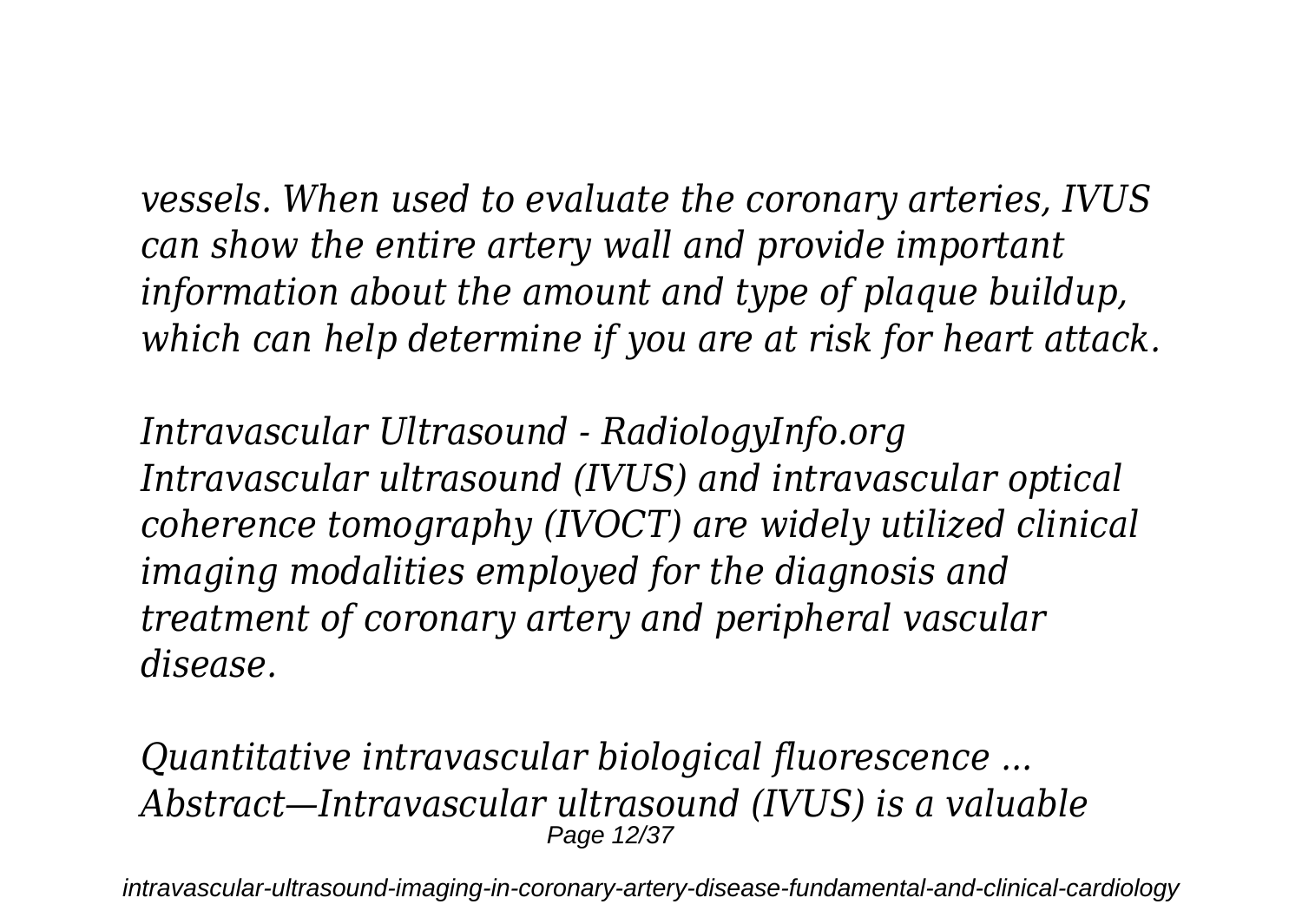*adjunct to angiography, providing new insights in the diagnosis of and therapy for coronary disease. Angiography depicts only a 2D silhouette of the lumen, whereas IVUS allows tomographic assessment of lumen area, plaque size, distribution, and composition.*

*Intravascular ultrasound in the coronary anatomy An IVUS image of the ostial left main coronary artery (left). The blue outline delineates the cross-sectional area of the lumen of the artery (A1 in the upper right corner), measuring 6.0 mm 2 . Coronary Artery Disease | Colorado PROFILES* Page 13/37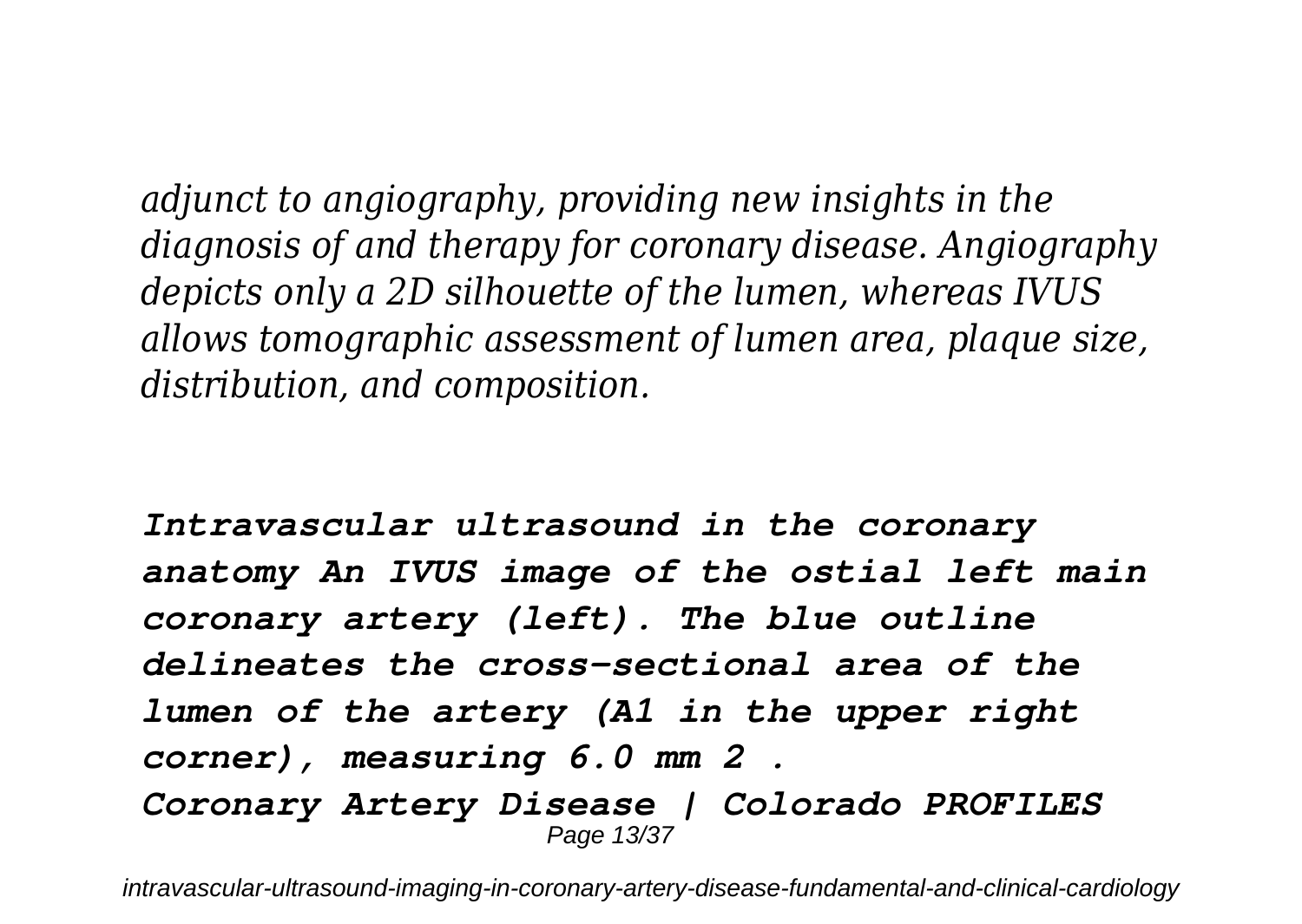*The principle of IVUS imaging is based on the ultrasound waves produced by the oscillatory movement of a transducer. 1 Commercially available IVUS systems have transducers mounted on catheters that are compatible with guiding catheters in sizes of 5Fr or larger. These catheters can be inserted into the coronary artery over a 0.014 inch conventional guide wire and imaging can be obtained by manual or motorised pullback. Intravascular imaging—intravascular ultrasound and more recently optical coherence tomography—provide a tomographical or cross-sectional image of the coronary* Page 14/37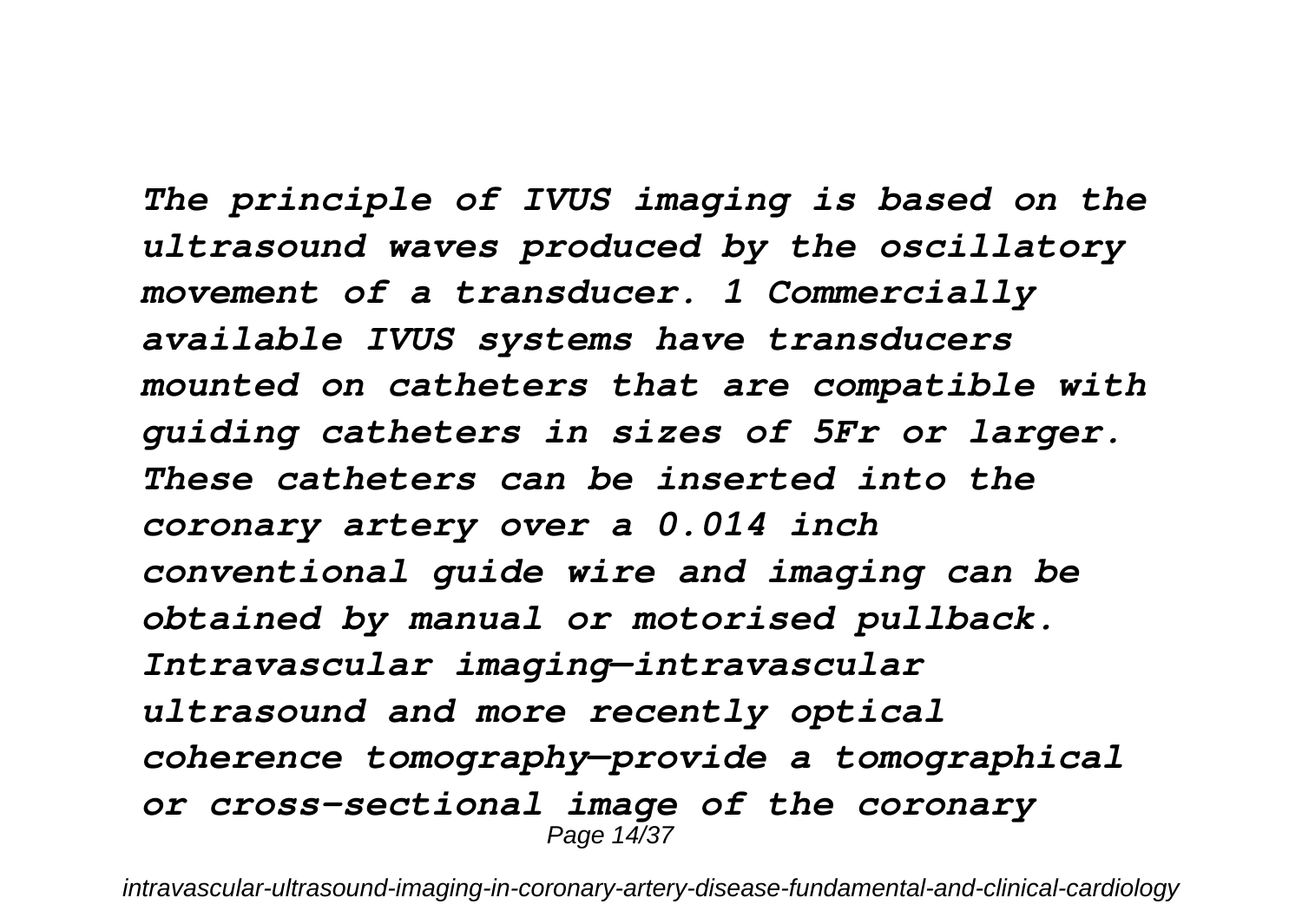*arteries.*

*In the largest prospective study of Intravascular Ultrasound (IVUS) Use to Date 1, here are some significant findings: IVUS use group reported a significant reduction in MI (38%), ST (53%), MACE (35%), and TLR (20%) IVUS use was identified as an independent predictor of lower ST incidence. IVUS changed clinical decision making 74% of the time*

**Ultrasonography, Interventional | Colorado PROFILES** The use of ultrasound to guide minimally invasive surgical procedures such as needle ASPIRATION BIOPSY; DRAINAGE; etc. Its widest application is intravascular Page 15/37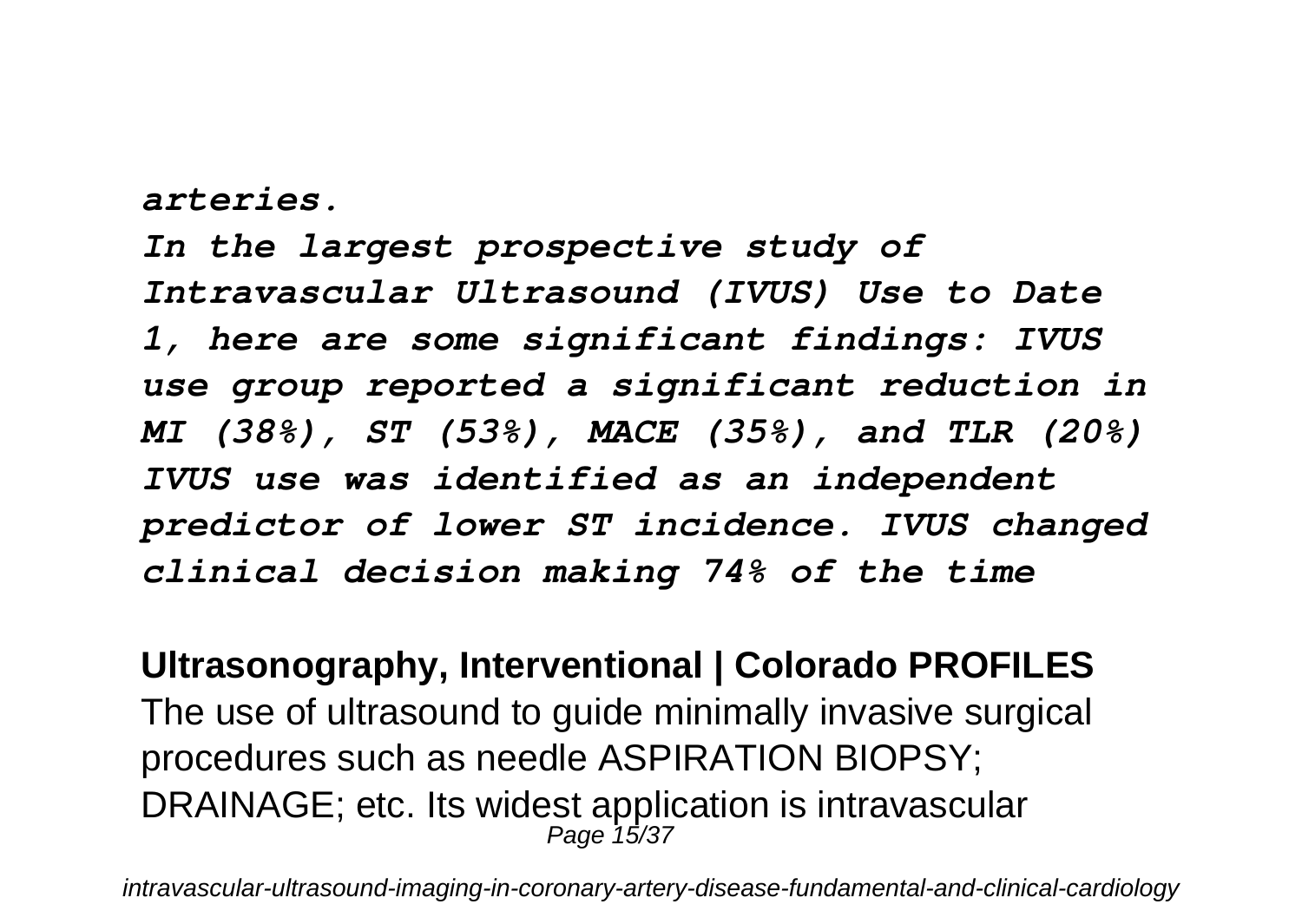ultrasound imaging but it is useful also in urology and intraabdominal conditions.

With the growing interest in vascular biology and understanding of the metabolically active atherosclerotic plaque, intravascular ultrasound (IVUS) imaging fills a gap in our understanding of coronary disease, as it allows in vivo examination of both the arterial wall and the lumen of the coronary arteries with high resolution.

## **Intravascular Ultrasound Intracoronary Imaging | ICR Journal**

Intravascular ultrasound Intravascular ultrasound (IVUS) is a diagnostic test. This test uses sound waves to see inside blood vessels. It is useful for evaluating the coronary arteries that supply the heart.

Page 16/37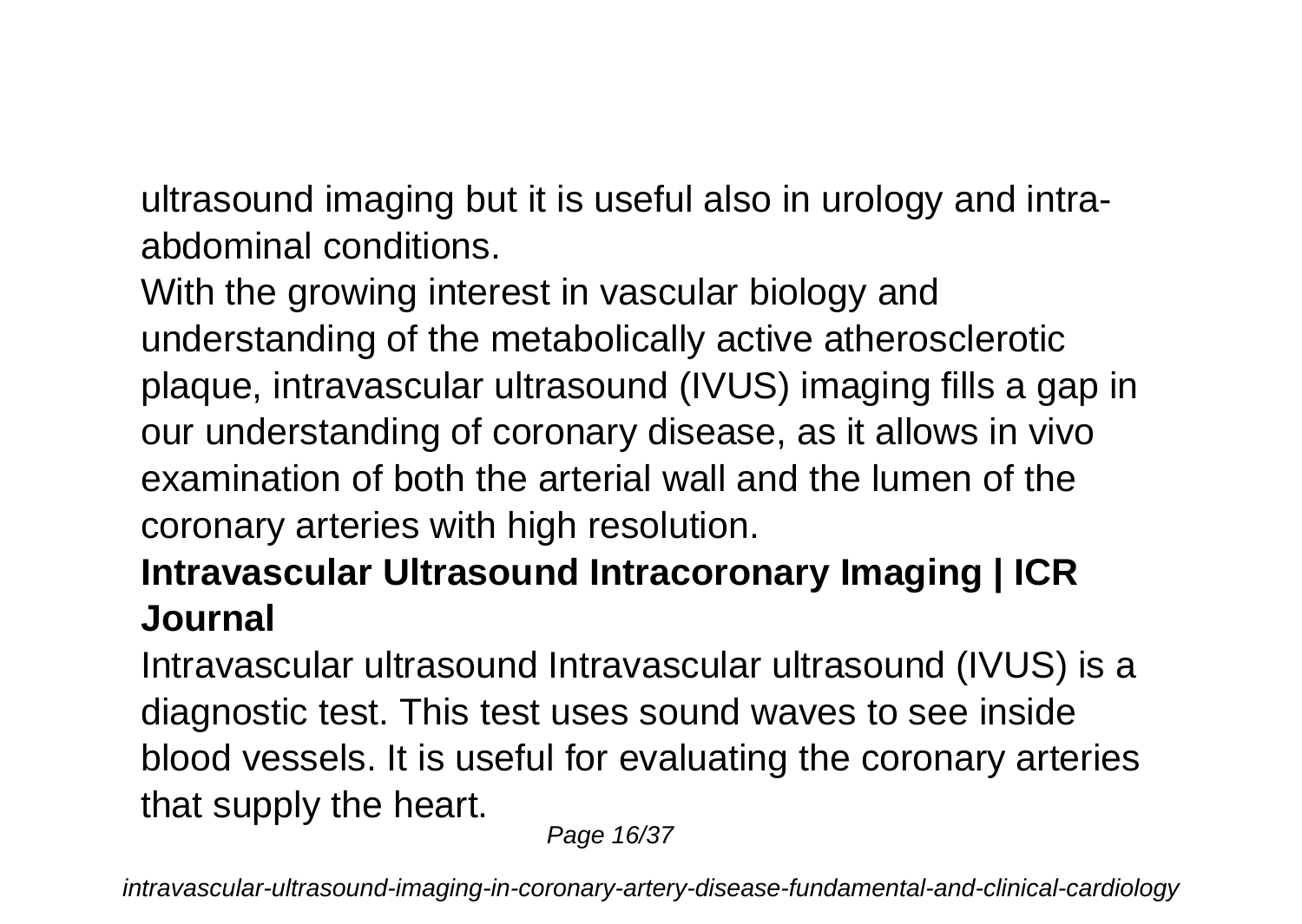*Intravascular Ultrasound - RadiologyInfo.org*

*Intravascular Ultrasound Imaging In Coronary Intravascular ultrasound in the coronary anatomy An IVUS image of the ostial left main coronary artery (left). The blue outline delineates the cross-sectional area of the lumen of the artery (A1 in the upper right corner), measuring 6.0 mm 2 .*

*Intravascular ultrasound - Wikipedia Intravascular ultrasound (IVUS) is an invasive tomographic imaging modality, providing images of coronary arteries and other blood vessels. Over the last* Page 17/37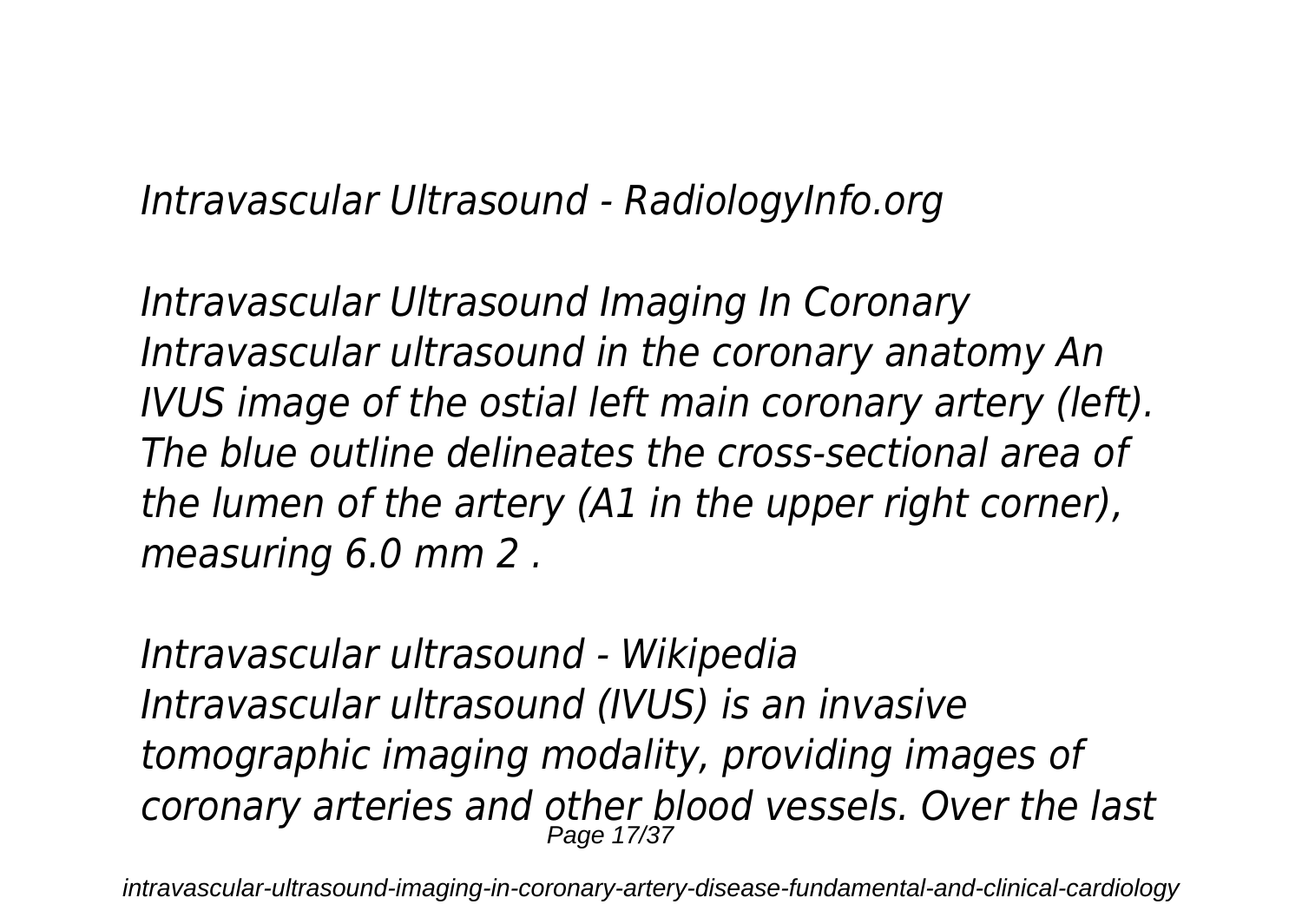*20 years IVUS has evolved into an excellent adjunct to coronary angiography. Although coronary angiography continues to be the standard tool to assess the coronary artery lumen,...*

*Coronary intravascular ultrasound: a closer view | Heart Intravascular ultrasound (IVUS) has emerged as an important adjunctive modality to angiography. IVUS offers precise imaging of the vessel size, plaque morphology and the presence of dissections and guides interventional procedures including stent sizing, assessing residual narrowing and stent apposition and expansion.*

Page 18/37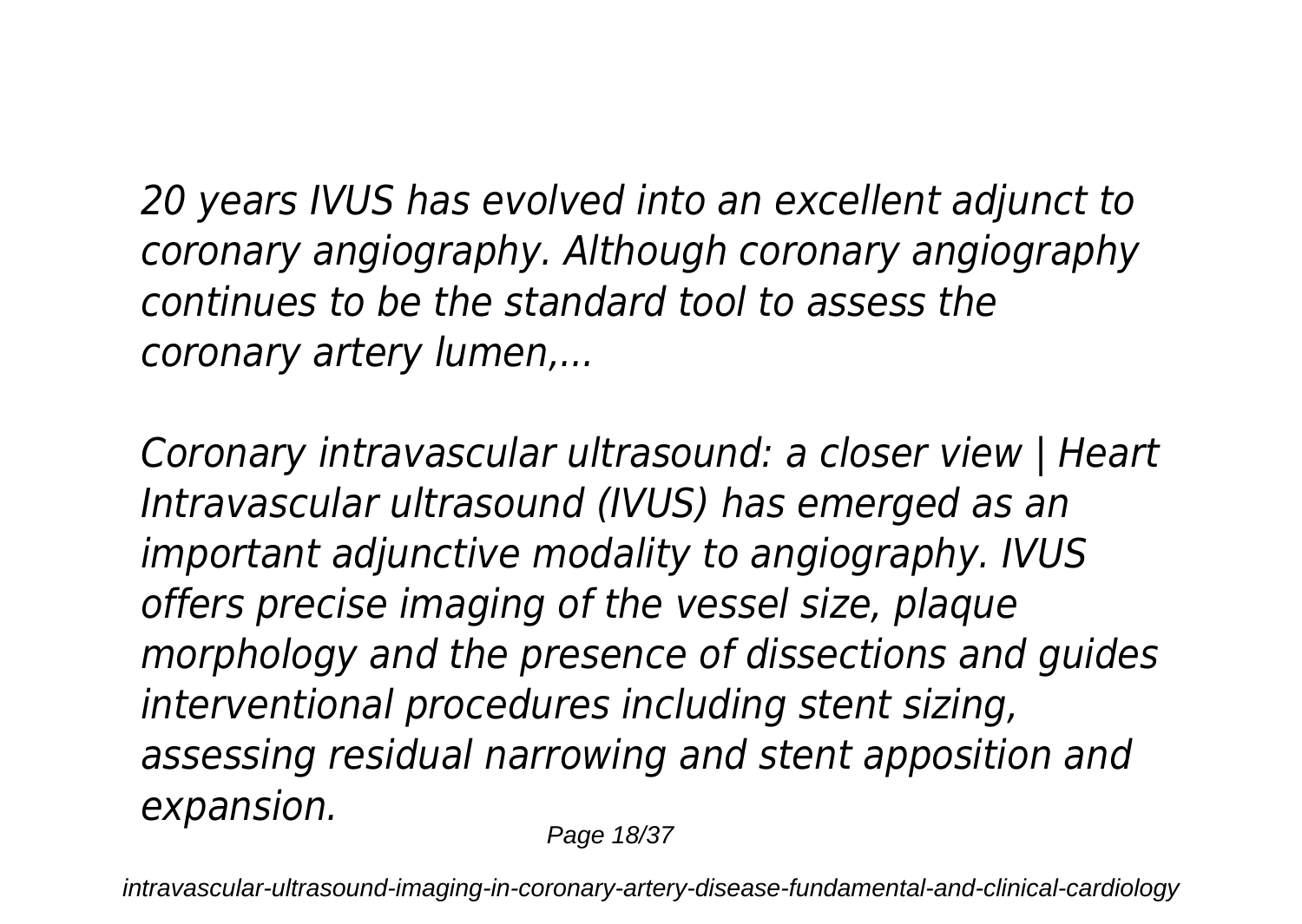*The role of precise imaging with intravascular ultrasound ...*

*With the growing interest in vascular biology and understanding of the metabolically active atherosclerotic plaque, intravascular ultrasound (IVUS) imaging fills a gap in our understanding of coronary disease, as it allows in vivo examination of both the arterial wall and the lumen of the coronary arteries with high resolution.*

*Intravascular Ultrasound Imaging | Thoracic Key Intravascular Ultrasound in Left Main Coronary Artery* Page 19/37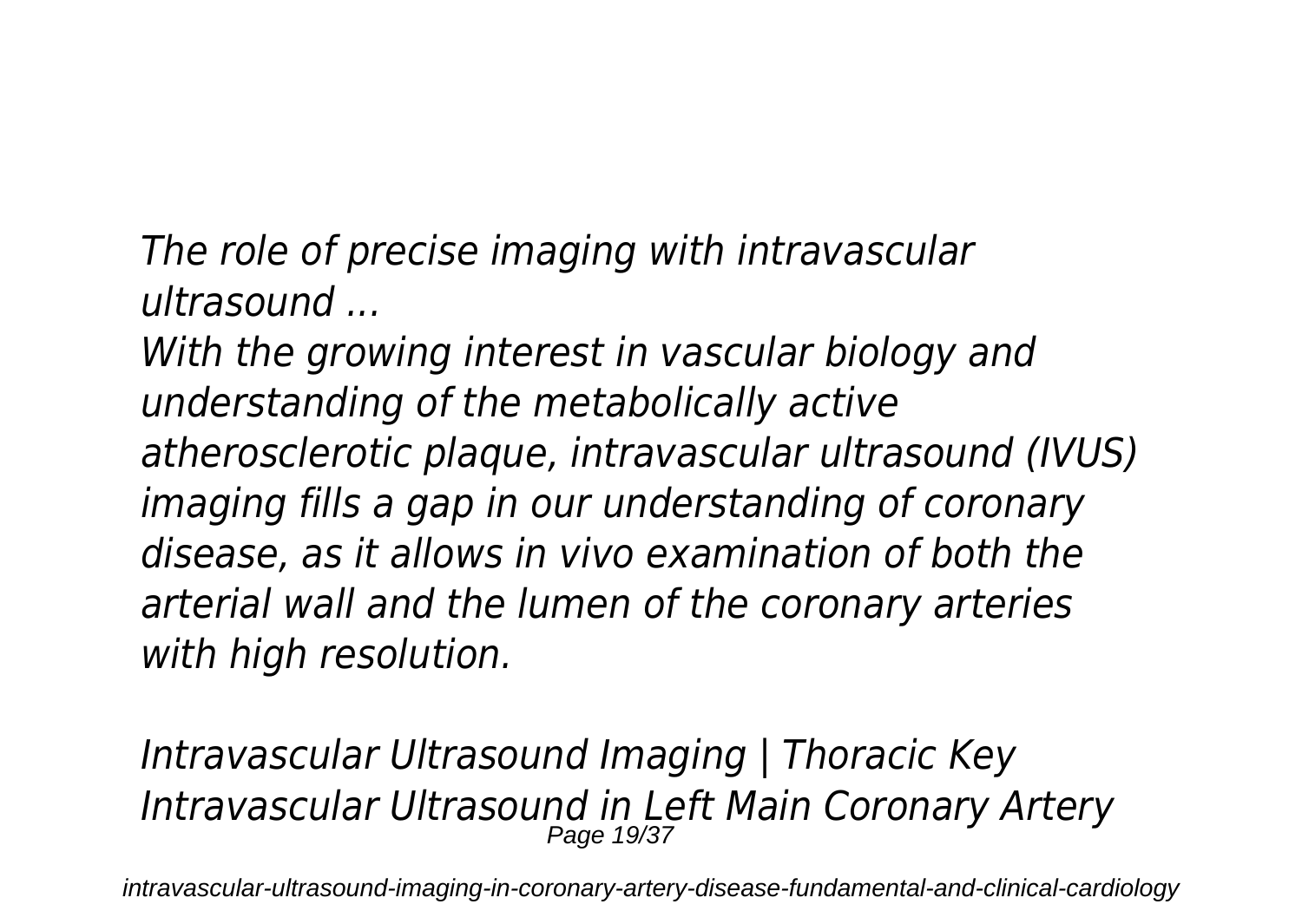*Percutaneous Coronary Intervention: The Workflow Algorithm. Since IVUS is configured to be a mandatory step of an already complex and potentially risky procedure such as LMCA PCI, it is desirable that its application is easy and user-friendly.*

*IVUS PCI Left Main | Radcliffe cardiology The principle of IVUS imaging is based on the ultrasound waves produced by the oscillatory movement of a transducer. 1 Commercially available IVUS systems have transducers mounted on catheters that are compatible with guiding catheters in sizes of 5Fr or larger. These catheters can be inserted into the* Page 20/37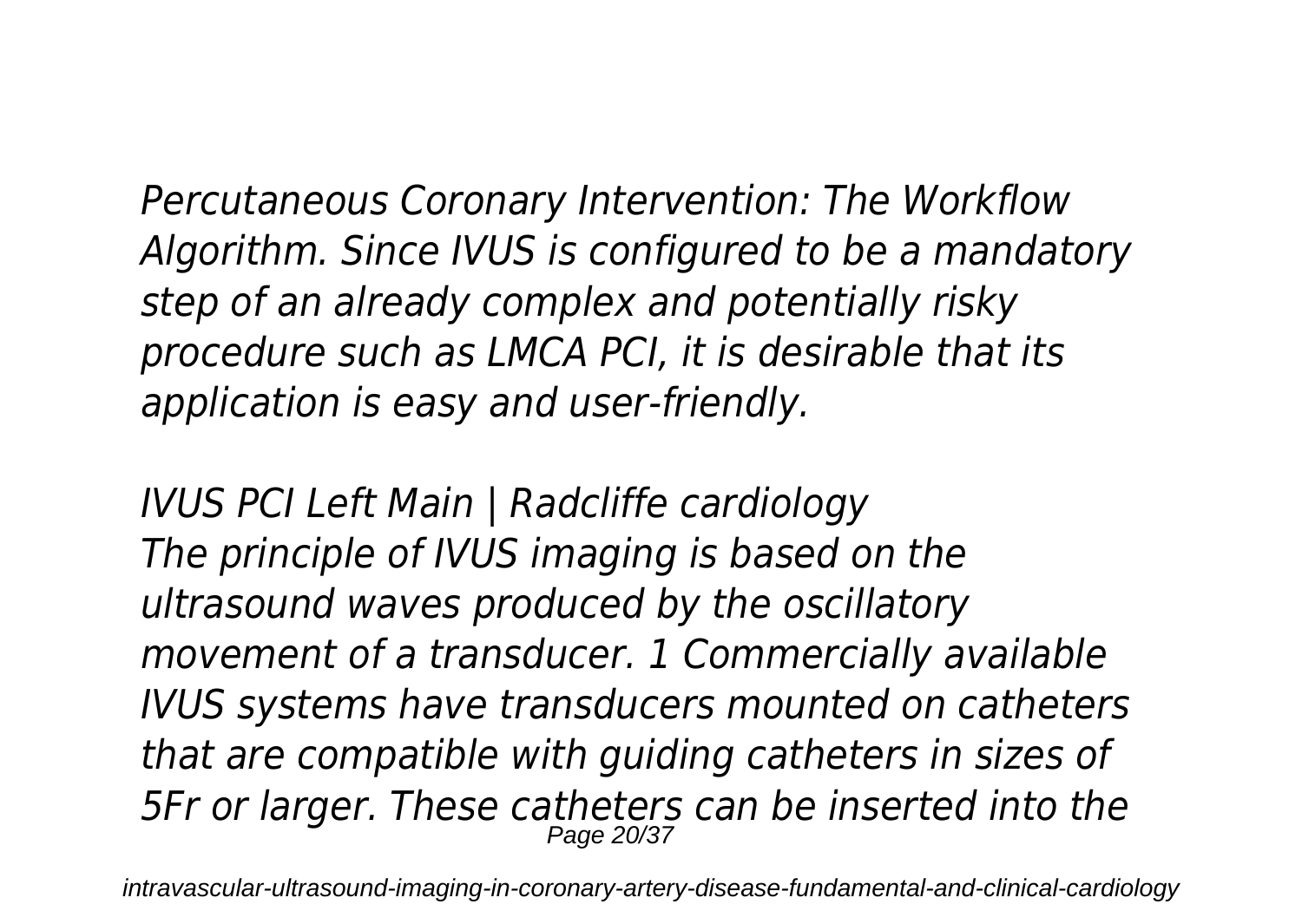*coronary artery over a 0.014 inch conventional guide wire and imaging can be obtained by manual or motorised pullback.*

*Intravascular Ultrasound Intracoronary Imaging | ICR Journal*

*Abstract. Intravascular ultrasound imaging (IVUS) was performed to elucidate the discrepancy between clinical history and angiographic findings and to measure the diameter and area of the lumen of the normal left coronary artery in 55 patients who presented with chest pain but had normal coronary angiograms.*

Page 21/37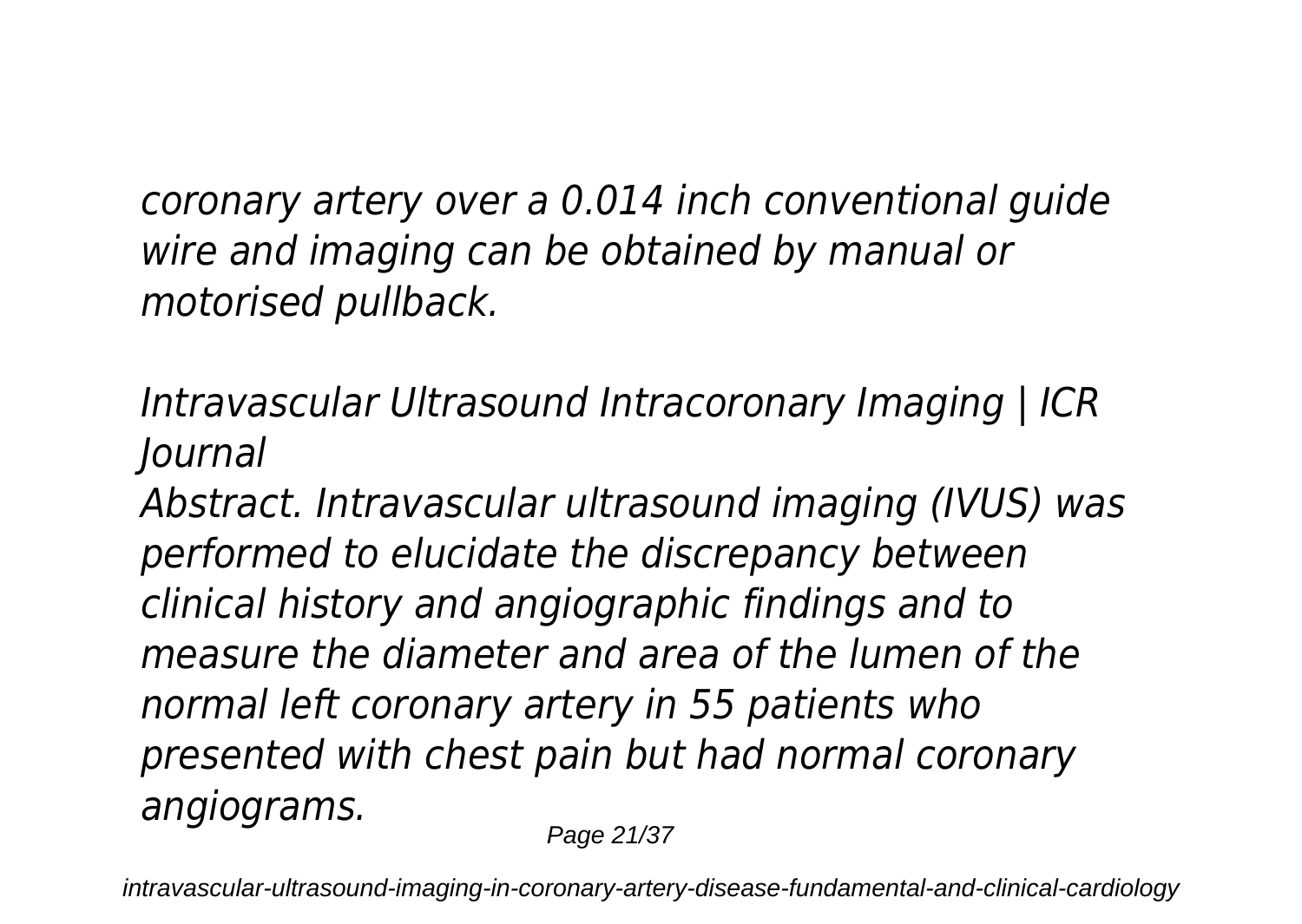*Intravascular ultrasound imaging of angiographically ... Intravascular ultrasound (IVUS) is a catheter-based imaging technology that allows physicians to visualize blood vessels from the inside out. Cross-sectional images help assess presence and extent of disease, plaque geometry and morphology, guide wire position during lesion crossing, and stent position posttreatment.*

*Intravascular Ultrasound (IVUS) | Philips Healthcare When you need cardiac care, you want compassionate and state-of-the-art care. At Avista Adventist Hospital* Page 22/37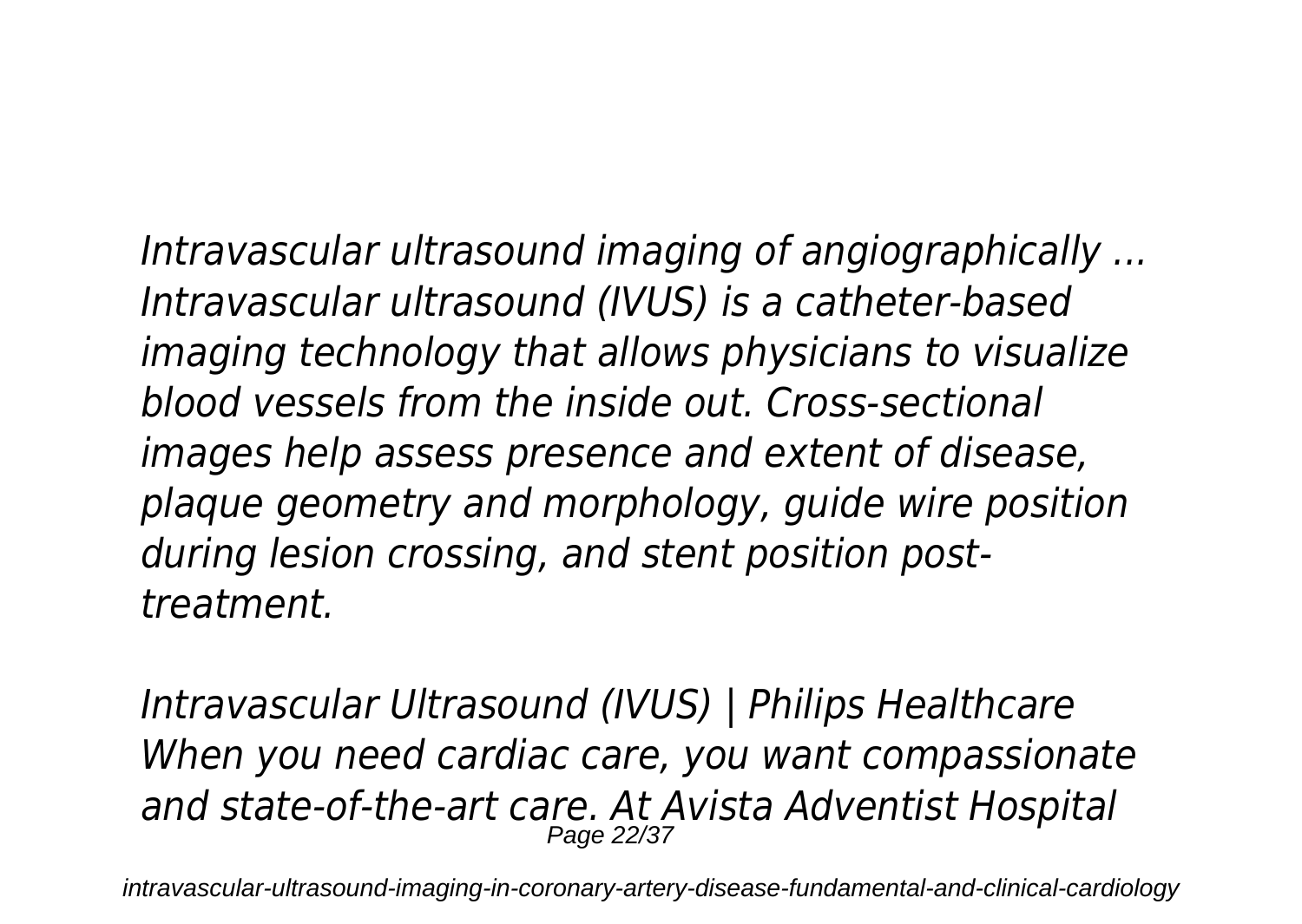*we've brought together highly skilled cardiologists and specialists, high-tech cardiac diagnostic and cardiac intervention equipment, innovative heart care programs and dedicated cardiology staff to achieve optimal outcomes for patients suffering from heart attacks and cardiovascular disease.*

*Heart and Vascular Services | Avista Adventist Hospital Intravascular imaging—intravascular ultrasound and more recently optical coherence tomography—provide a tomographical or cross-sectional image of the coronary arteries.*

Page 23/37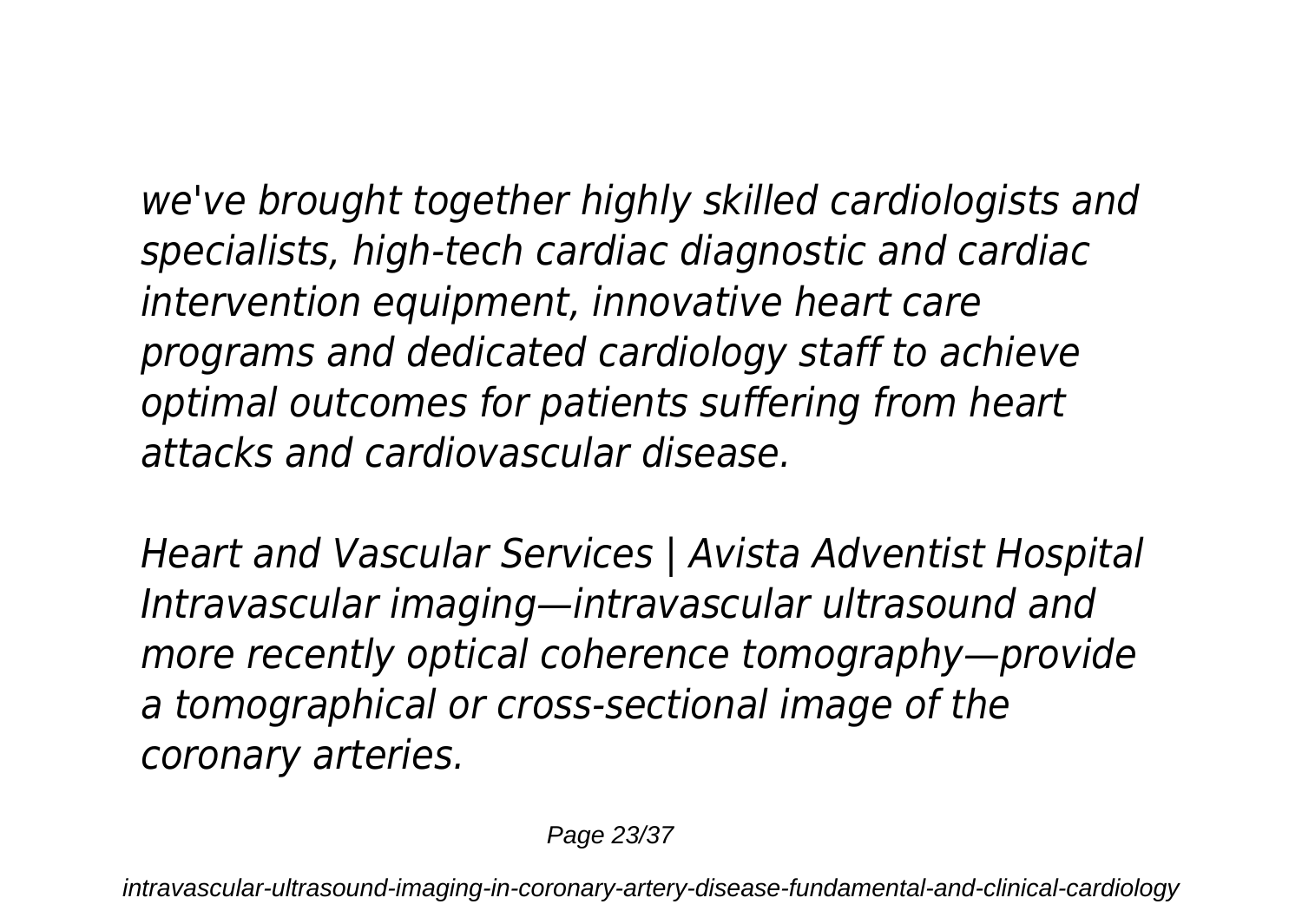*Intravascular imaging in coronary artery disease - The Lancet*

*Intravascular Ultrasound (or IVUS) allows us to see a coronary artery from the inside-out. This unique pointof-view picture, generated in real time, yields information that goes beyond what is possible with routine imaging methods, such as coronary angiography, performed in the cath lab, or even noninvasive Multislice CT scans.*

*Intravascular Ultrasound (IVUS) - PTCA The use of ultrasound to guide minimally invasive surgical procedures such as needle ASPIRATION* Page 24/37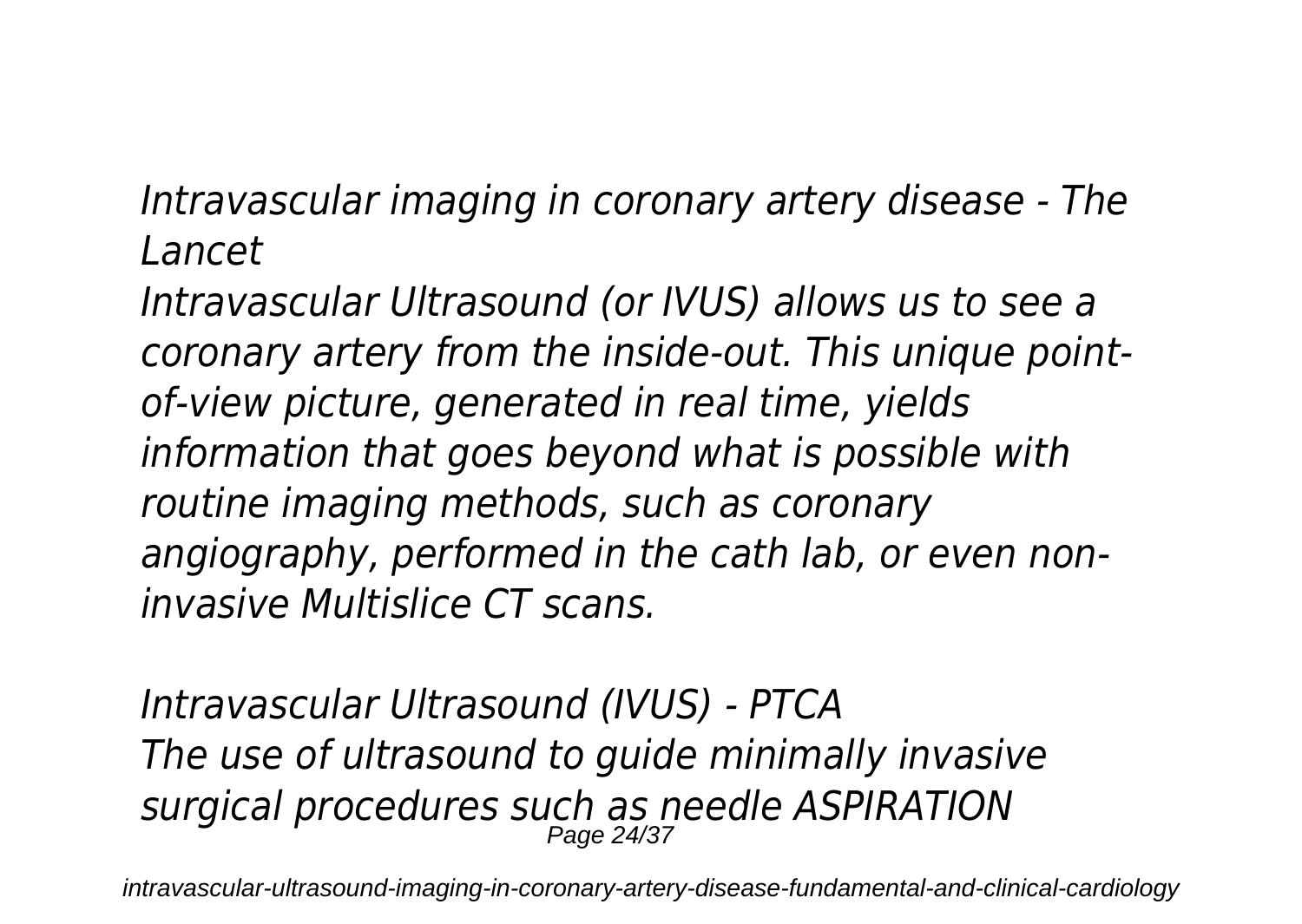*BIOPSY; DRAINAGE; etc. Its widest application is intravascular ultrasound imaging but it is useful also in urology and intra-abdominal conditions.*

*Ultrasonography, Interventional | Colorado PROFILES In the largest prospective study of Intravascular Ultrasound (IVUS) Use to Date 1, here are some significant findings: IVUS use group reported a significant reduction in MI (38%), ST (53%), MACE (35%), and TLR (20%) IVUS use was identified as an independent predictor of lower ST incidence. IVUS changed clinical decision making 74% of the time*

Page 25/37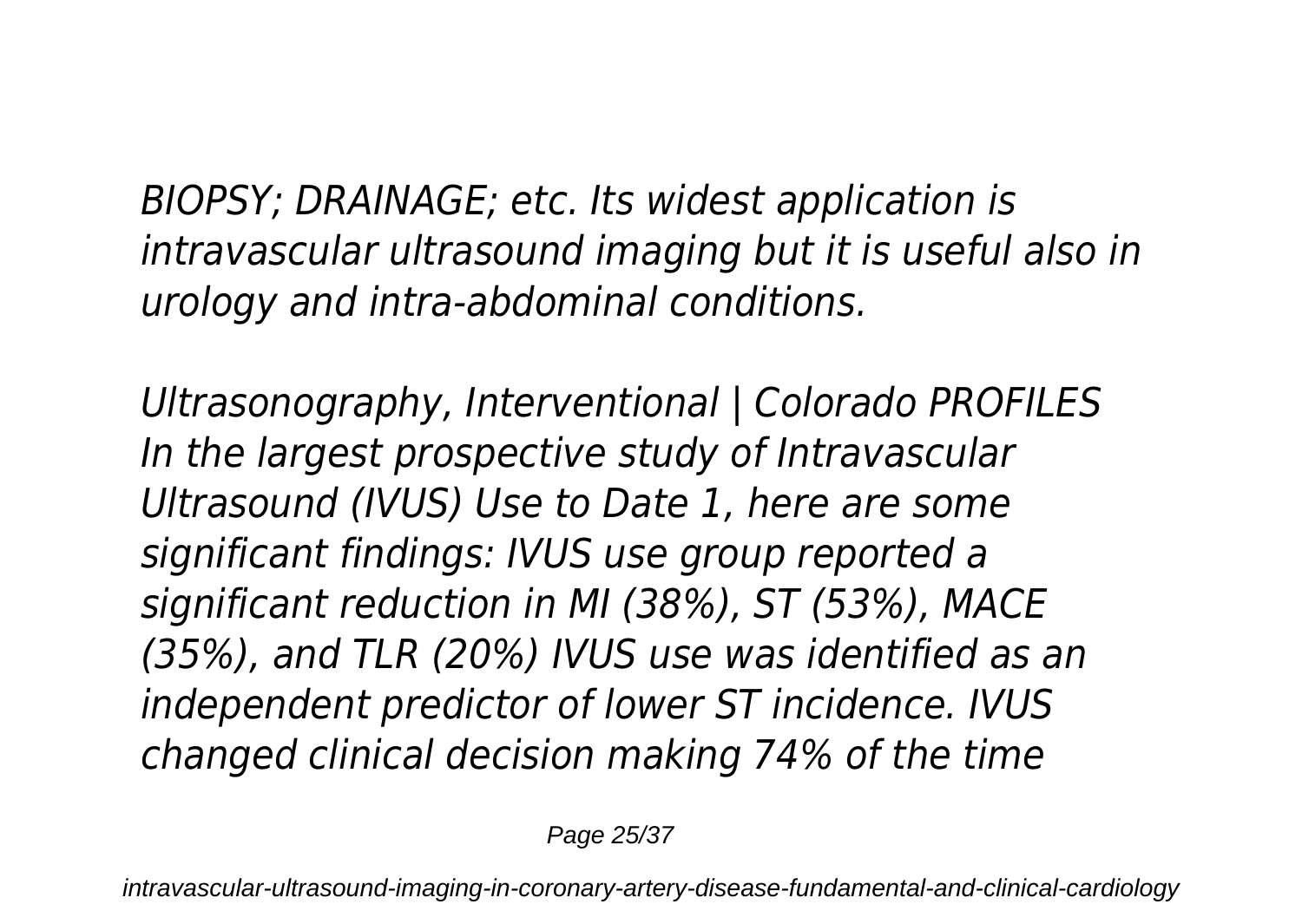*Intravascular Ultrasound (IVUS) - Boston Scientific "Coronary Artery Disease" is a descriptor in the National Library of Medicine's controlled vocabulary thesaurus, MeSH (Medical Subject Headings).Descriptors are arranged in a hierarchical structure, which enables searching at various levels of specificity.*

*Coronary Artery Disease | Colorado PROFILES Intravascular ultrasound Intravascular ultrasound (IVUS) is a diagnostic test. This test uses sound waves to see inside blood vessels. It is useful for evaluating the coronary arteries that supply the heart.* Page 26/37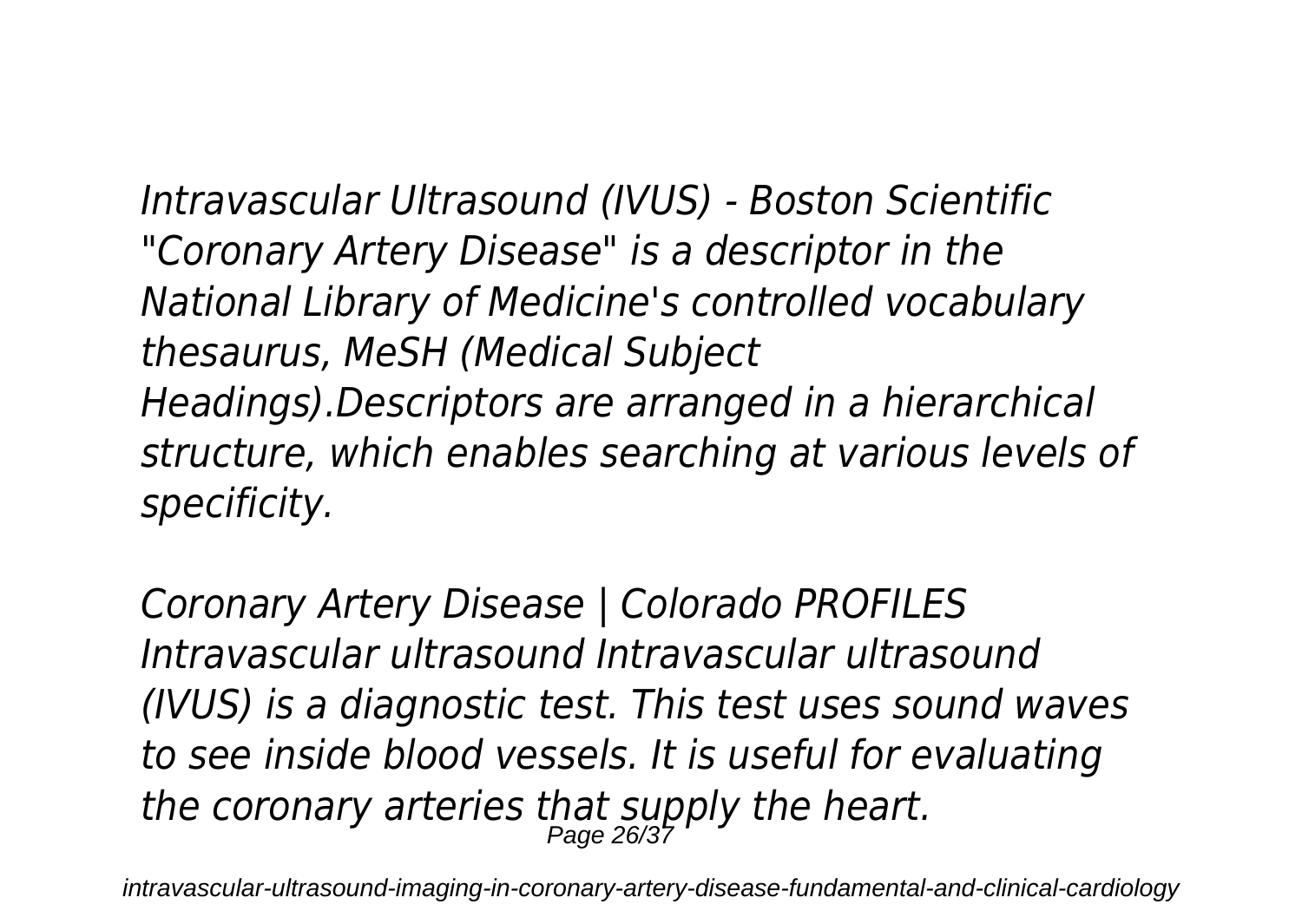*Intravascular ultrasound : MedlinePlus Medical Encyclopedia Near-infrared spectroscopy (NIRS) intravascular ultrasound can be used to image mildly obstructive or nonobstructive coronary arteries with the aim of identifying both nonculprit arteries and patients at high risk for future cardiovascular events and should be considered for patients undergoing cardiac catheterization with possible percutaneous coronary intervention (PCI), according to study results published in The Lancet.*

Page 27/37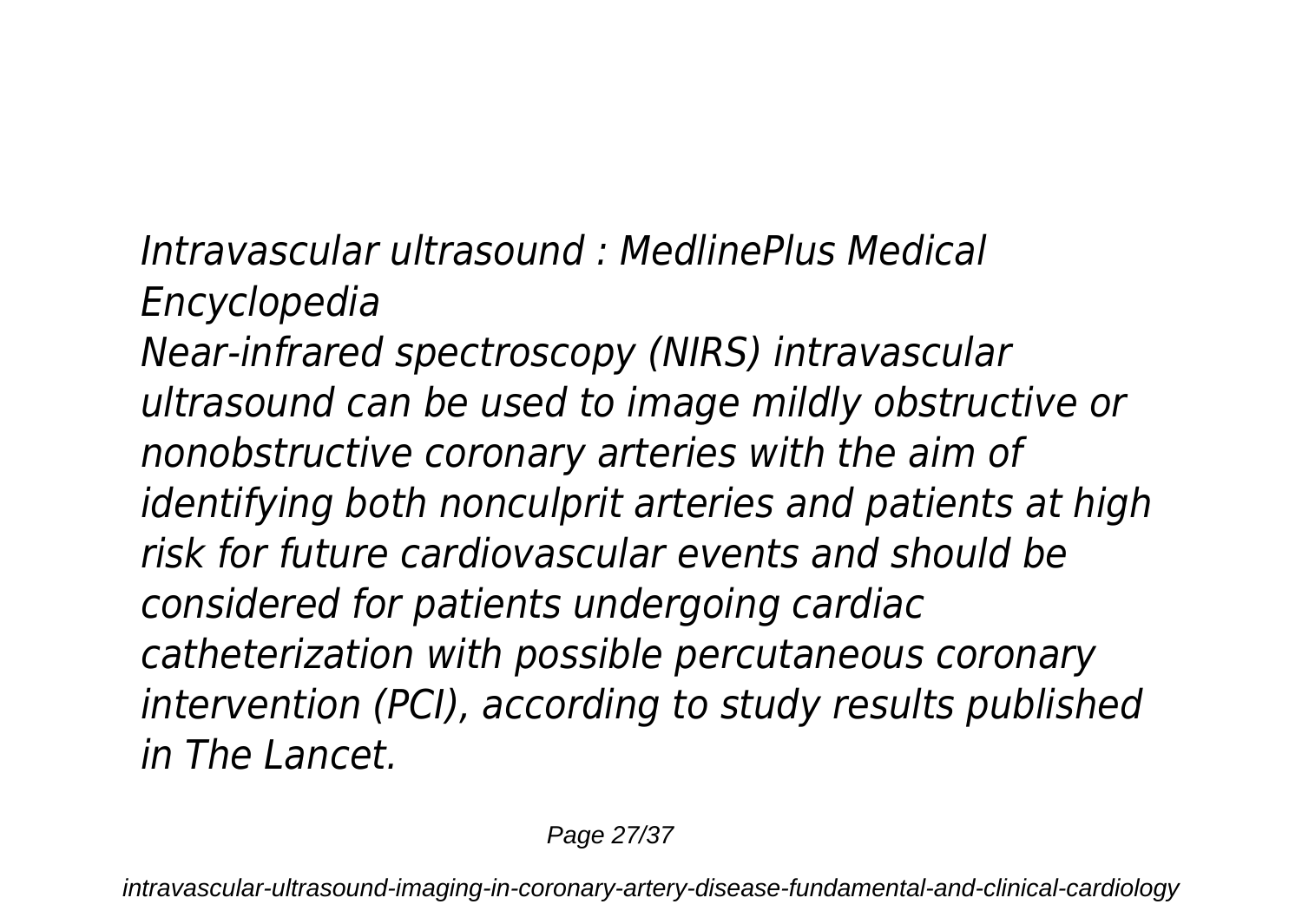*Near-Infrared Spectroscopy Intravascular Imaging to ... Intravascular ultrasound (IVUS) uses a transducer or probe to generate sound waves and produce images of blood vessels. When used to evaluate the coronary arteries, IVUS can show the entire artery wall and provide important information about the amount and type of plaque buildup, which can help determine if you are at risk for heart attack.*

*Intravascular Ultrasound - RadiologyInfo.org Intravascular ultrasound (IVUS) and intravascular optical coherence tomography (IVOCT) are widely utilized clinical imaging modalities employed for the* Page 28/37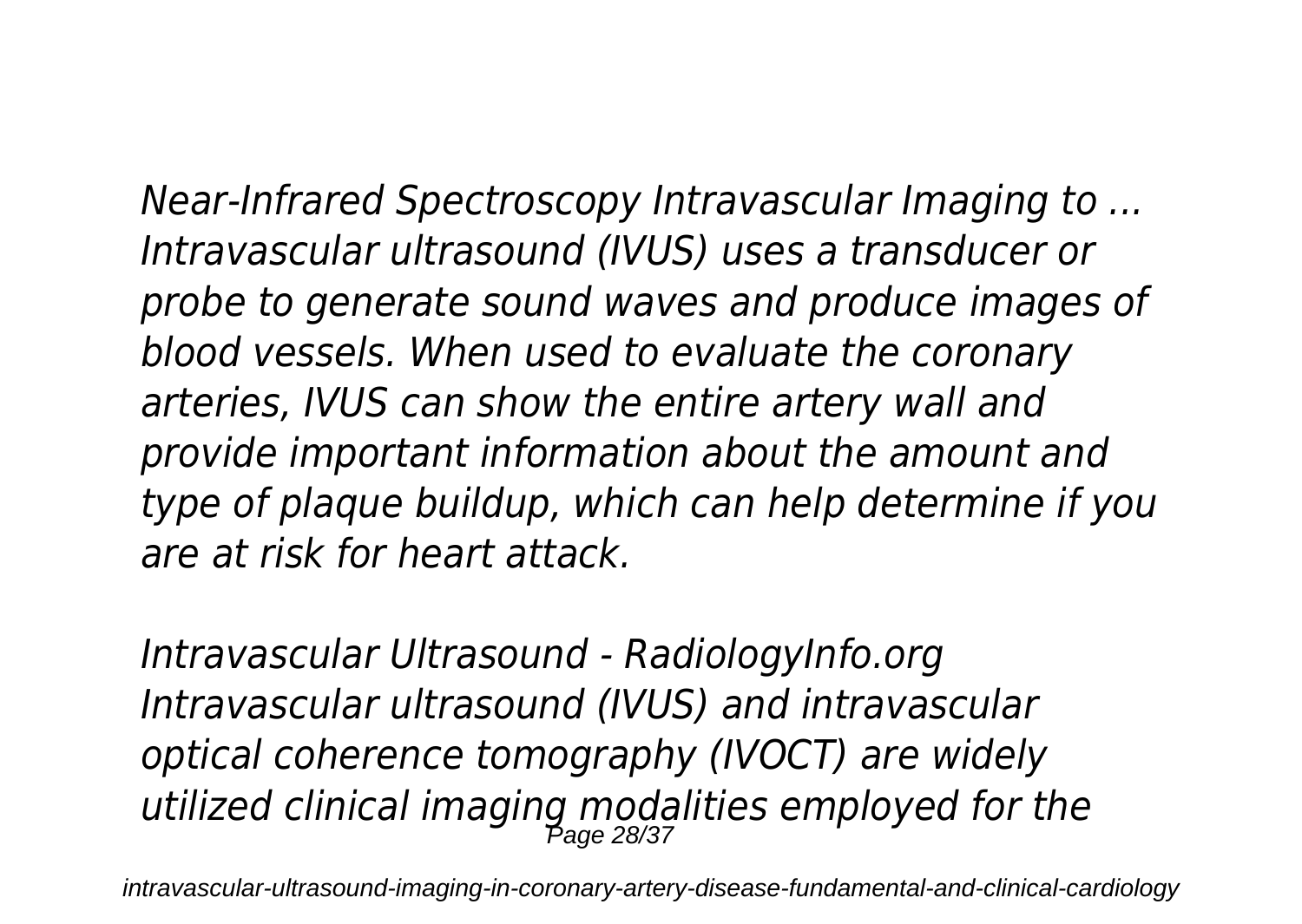*diagnosis and treatment of coronary artery and peripheral vascular disease.*

*Quantitative intravascular biological fluorescence ... Abstract—Intravascular ultrasound (IVUS) is a valuable adjunct to angiography, providing new insights in the diagnosis of and therapy for coronary disease. Angiography depicts only a 2D silhouette of the lumen, whereas IVUS allows tomographic assessment of lumen area, plaque size, distribution, and composition.*

## *Intravascular ultrasound imaging of angiographically ...* Page 29/37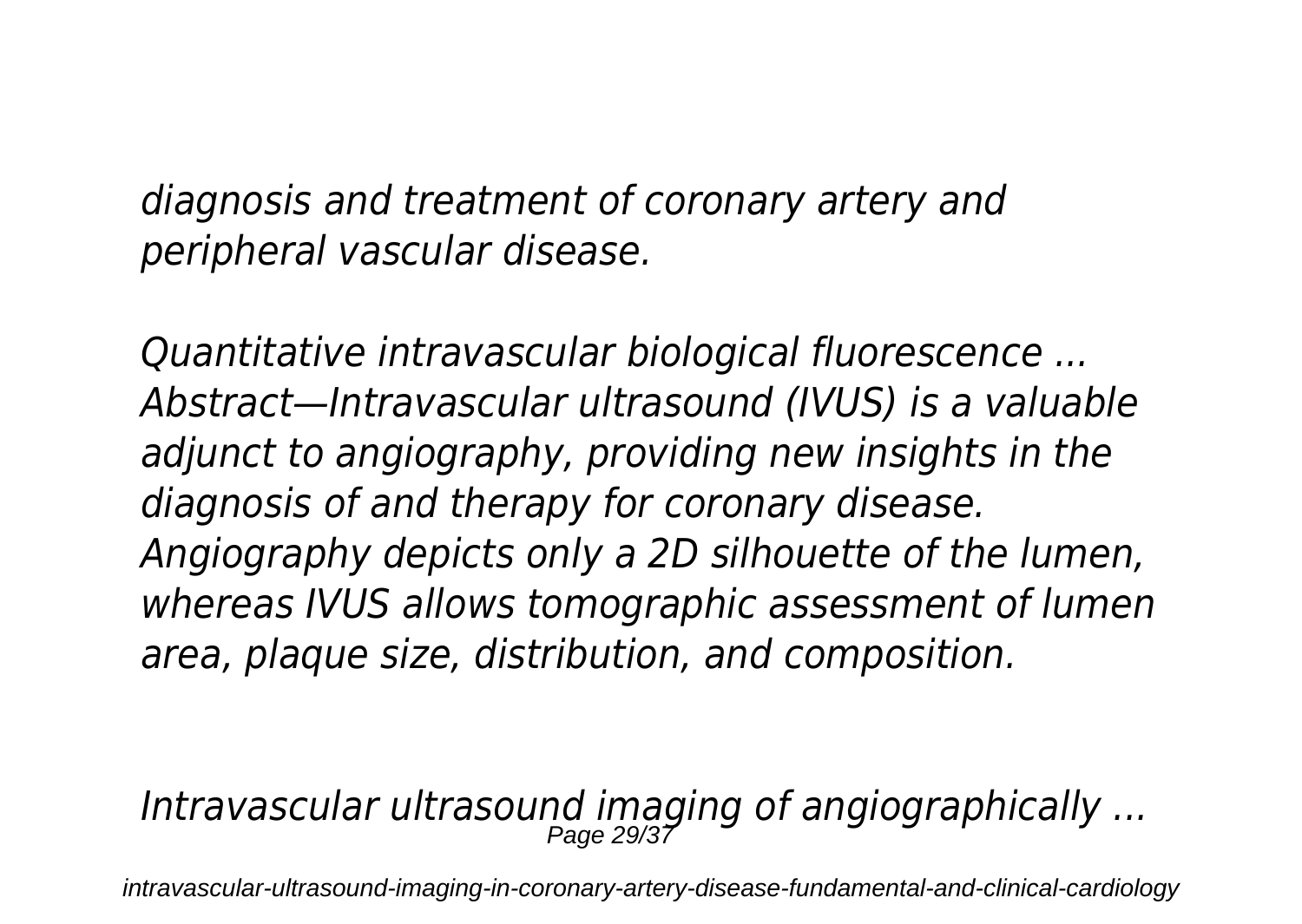*Intravascular ultrasound (IVUS) and intravascular optical coherence tomography (IVOCT) are widely utilized clinical imaging modalities employed for the diagnosis and treatment of coronary artery and peripheral vascular disease.*

*Intravascular Ultrasound (or IVUS) allows us to see a coronary artery from the inside-out. This unique pointof-view picture, generated in real time, yields information that goes beyond what is possible with routine imaging methods, such as coronary angiography, performed in the cath lab, or even noninvasive Multislice CT scans.*

Page 30/37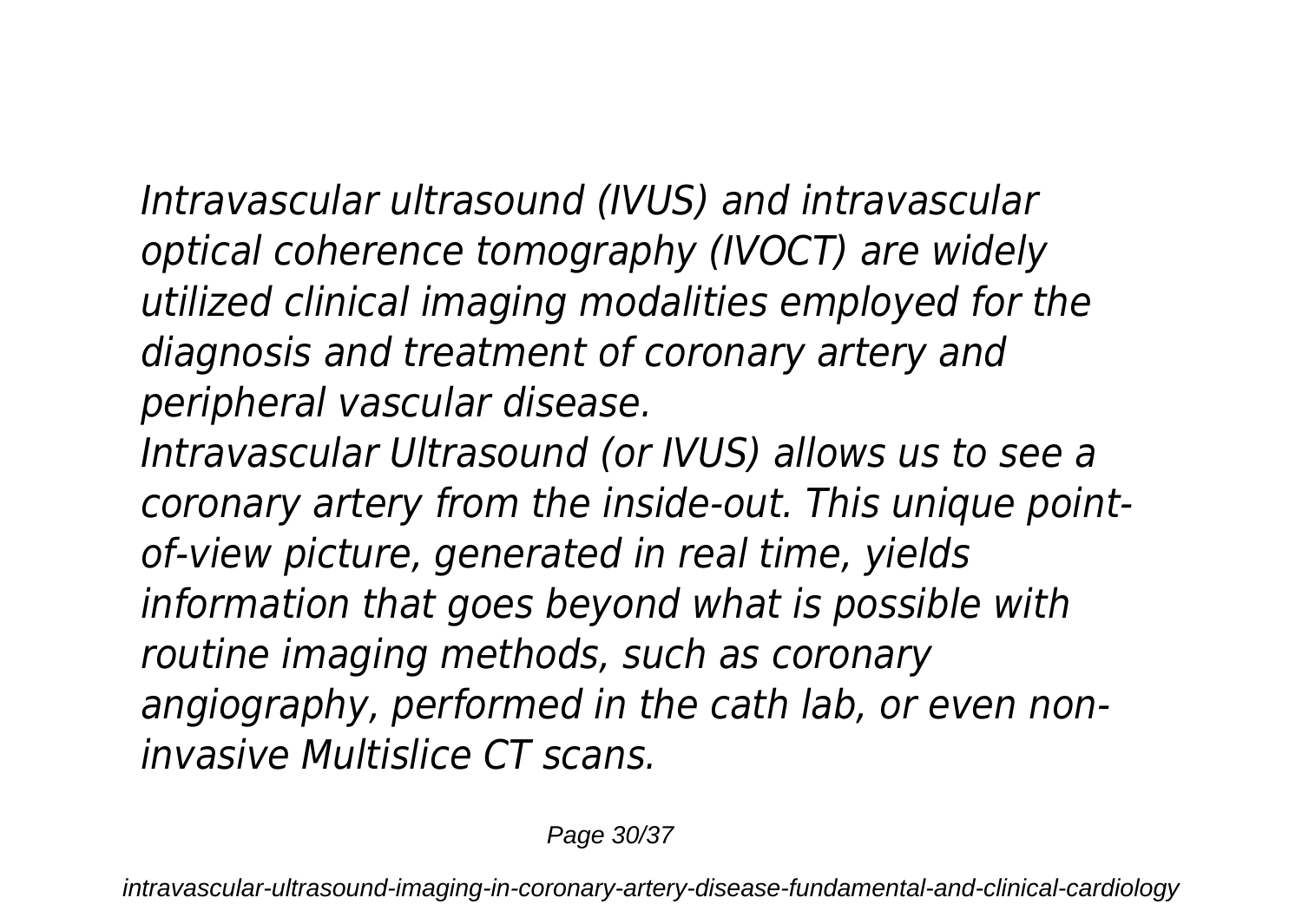**Intravascular Ultrasound (IVUS) - PTCA Intravascular ultrasound (IVUS) is an invasive tomographic imaging modality, providing images of coronary arteries and other blood vessels. Over the last 20 years IVUS has evolved into an excellent adjunct to coronary angiography. Although coronary angiography continues to be the standard tool to assess the coronary artery lumen,...**

**When you need cardiac care, you want compassionate and state-of-the-art care. At Avista Adventist Hospital we've brought together highly skilled cardiologists and specialists, high-tech cardiac diagnostic and** Page 31/37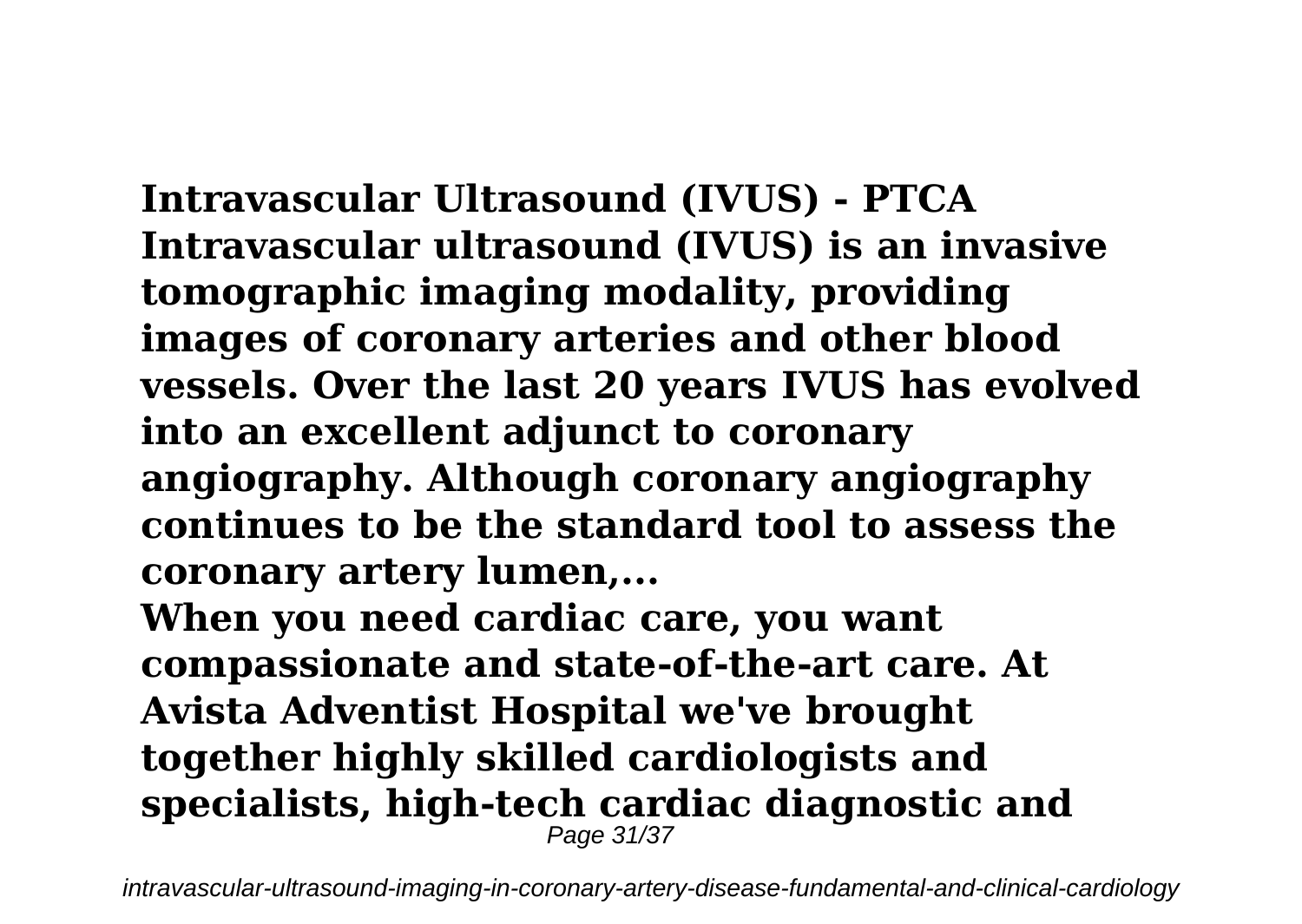**cardiac intervention equipment, innovative heart care programs and dedicated cardiology staff to achieve optimal outcomes for patients suffering from heart attacks and cardiovascular disease.**

**Intravascular ultrasound (IVUS) has emerged as an important adjunctive modality to angiography. IVUS offers precise imaging of the vessel size, plaque morphology and the presence of dissections and guides interventional procedures including stent sizing, assessing residual narrowing and stent apposition and expansion.**

**Intravascular imaging in coronary artery** Page 32/37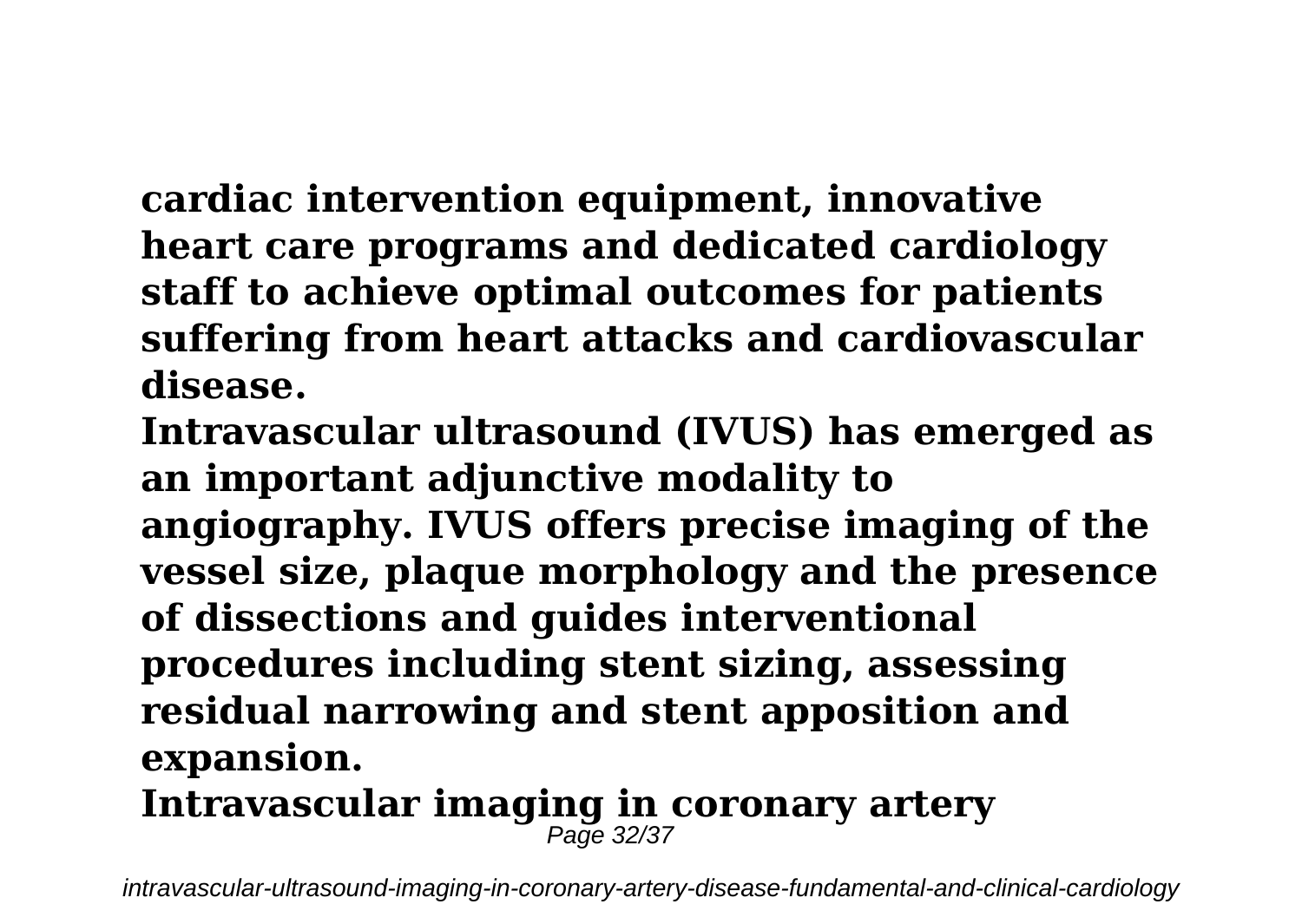**disease - The Lancet**

**Intravascular ultrasound - Wikipedia Intravascular ultrasound (IVUS) is a catheterbased imaging technology that allows physicians to visualize blood vessels from the inside out. Cross-sectional images help assess presence and extent of disease, plaque geometry and morphology, guide wire position during lesion crossing, and stent position posttreatment.**

**Coronary intravascular ultrasound: a closer view**

Page 33/37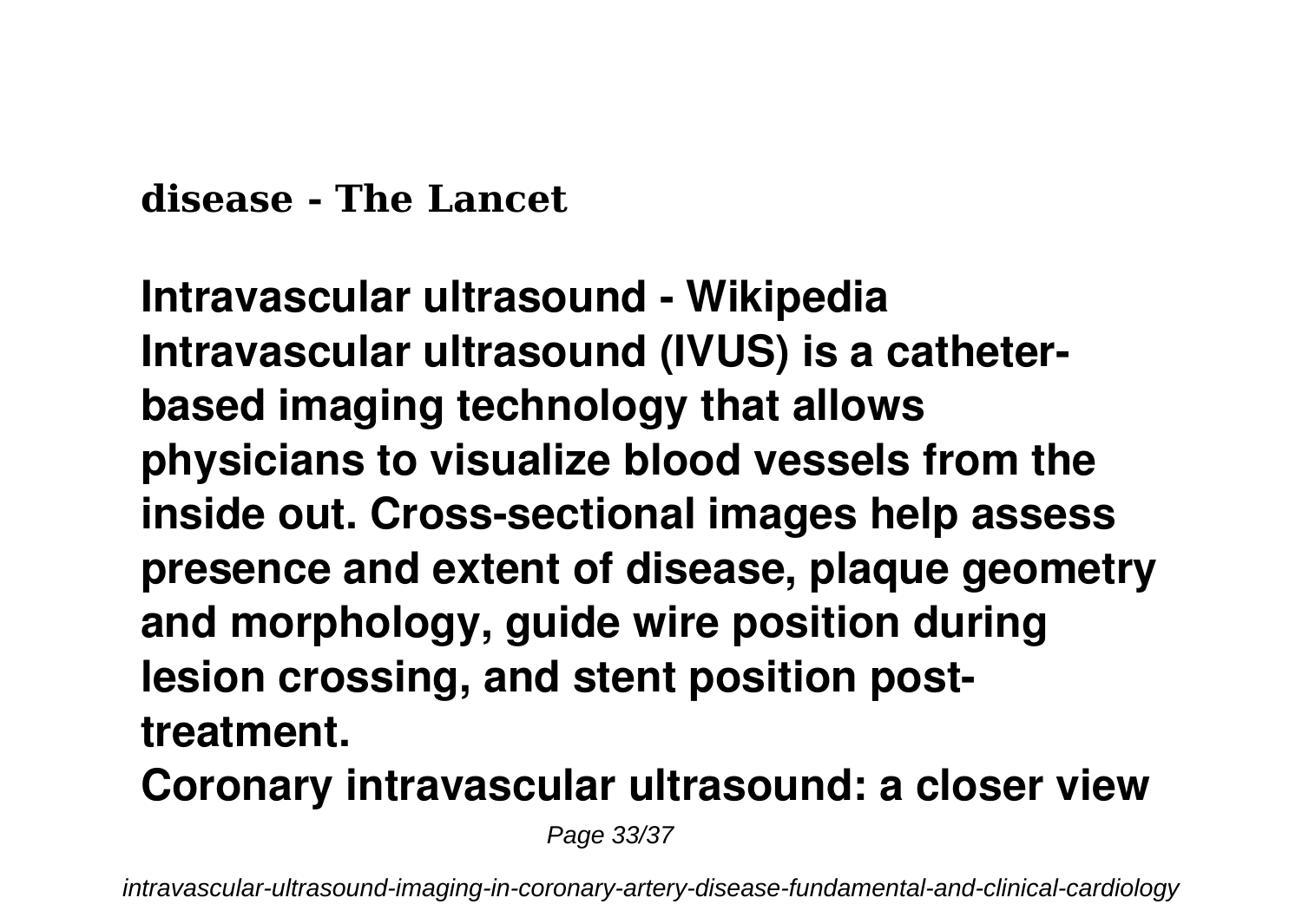## **| Heart Intravascular Ultrasound (IVUS) - Boston Scientific Quantitative intravascular biological fluorescence ...**

**Near-Infrared Spectroscopy Intravascular Imaging to ...**

Intravascular Ultrasound in Left Main Coronary Artery Percutaneous Coronary Intervention: The Workflow Algorithm. Since IVUS is configured to be a mandatory step of an already complex and potentially risky procedure such as LMCA PCI, it is desirable that its application is easy and user-Page 34/37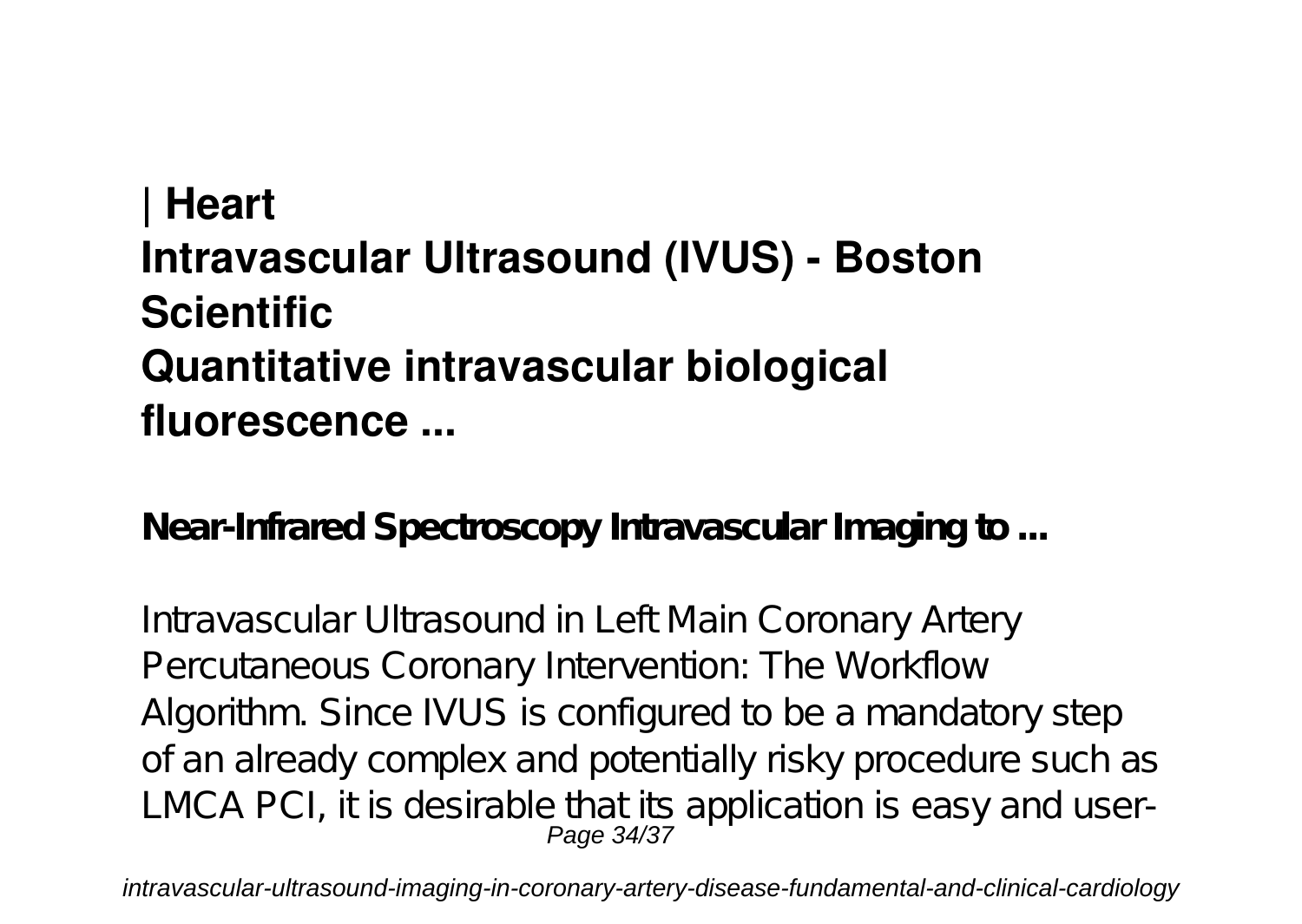friendly.

"Coronary Artery Disease" is a descriptor in the National Library of Medicine's controlled vocabulary thesaurus, MeSH (Medical Subject Headings).Descriptors are arranged in a hierarchical structure, which enables searching at various levels of specificity.

Abstract—Intravascular ultrasound (IVUS) is a valuable adjunct to angiography, providing new insights in the diagnosis of and therapy for coronary disease. Angiography depicts only a 2D silhouette of the lumen, whereas IVUS allows tomographic assessment of lumen area, plaque size, distribution, and composition.

#### *Intravascular Ultrasound (IVUS) | Philips Healthcare* Page 35/37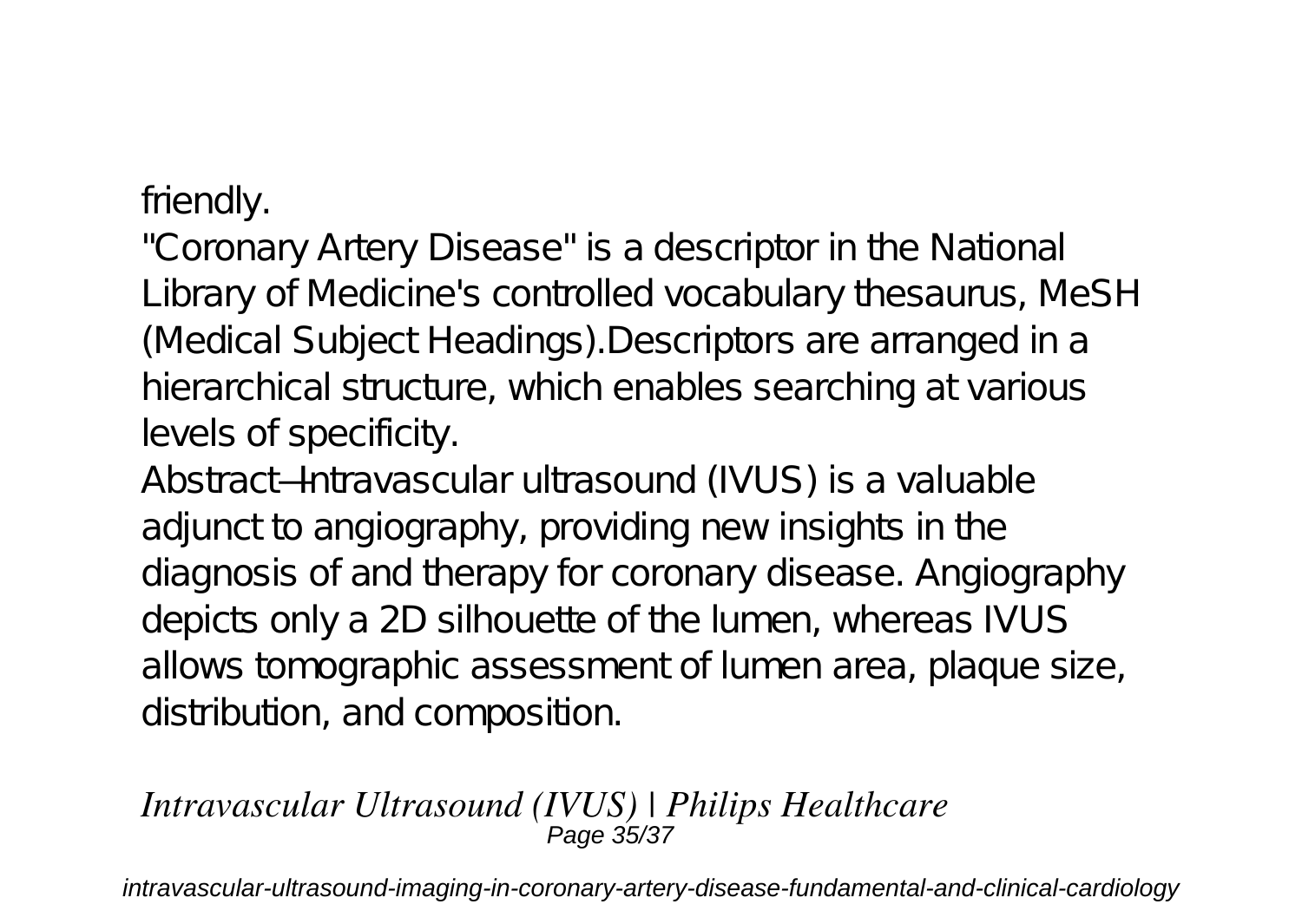*Heart and Vascular Services | Avista Adventist Hospital Intravascular ultrasound (IVUS) uses a transducer or probe to generate sound waves and produce images of blood vessels. When used to evaluate the coronary arteries, IVUS can show the entire artery wall and provide important information about the amount and type of plaque buildup, which can help determine if you are at risk for heart attack.*

*Near-infrared spectroscopy (NIRS) intravascular ultrasound can be used to image mildly obstructive or nonobstructive coronary arteries with the aim of identifying both nonculprit arteries and patients at high risk for future cardiovascular events and should be considered for patients undergoing cardiac catheterization with possible percutaneous coronary intervention (PCI), according to study results published in The Lancet.* Page 36/37